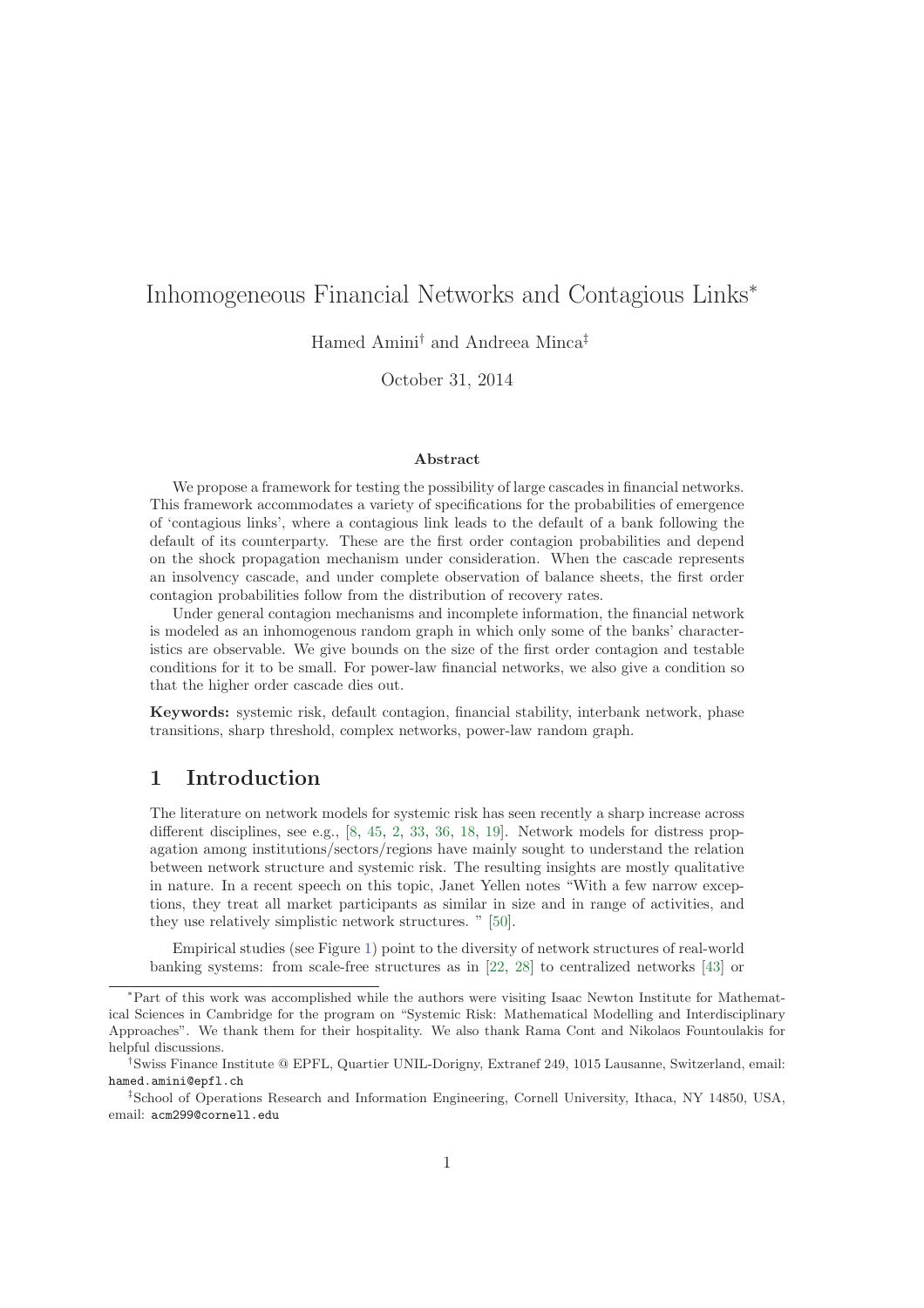core-periphery structures in [30]. Some of these networks can well be approximated with few classes of banks, core and peripheral and are homogenous within each class. Others, as the UK banking system shown in Figure 1, are highly heterogenous in both the connectivity as well as in the the size of the banks' balance sheets. In [22, 28], the connectivity is shown to follow a power law distribution across banks. As it is well known in the epidemics and percolation literature, e.g.,  $[4, 5, 6, 20, 34, 40, 39, 41, 44, 46, 49]$ , the network structure plays an essential role in the propagation of distress.



Figure 1: Structure of interbank networks. From left to right: Austria, scale-free structure [22]; UK, sparse inhomogenous structure [16]; Switzerland, sparse and centralized structure [43].

Another critical point to consider in a model of financial contagion is the available information. In some few cases the modeler has complete information on interbank linkages. As pointed out in [13], there is in general only partial information on the interbank network and only aggregate data, for example on the total size of the assets and liabilities, is available. From this point of view, a random network, i.e., a set of networks consistent with the observable aggregates and a probability distribution over these networks, captures well the partial information structure.

Random networks in which the characteristics of the banks can be prescribed provide the flexibility needed to model financial networks. These characteristics may have different degrees of heterogeneity and may be calibrated to real-world data. Moreover, such models are amenable to analysis of the size of contagion following an initial shock and yield testable conditions for the possibility of large default cascades. Such probabilistic models can thus provide powerful tools for financial regulation.

In previous work [8], we considered a model of default propagation in a financial network modeled as a random network with prescribed connectivity, exposure and capital sequences. The main result in [8] is the asymptotic size of contagion in terms of these sequences. Moreover, in [8], we introduce the concept of contagious exposures, i.e., those exposures that lead to the default of a bank in case the counterparty defaults and show that the topology of the subgraph of contagious links determines whether the cascade is large scale or not. It turns out that, for large networks, the condition for large cascades can be characterized in terms of observable quantities such as the number of contagious exposures and the connectivity. This condition can be used in a stress testing framework [7]. Under different shocks applied to the entire sequence of capital and exposures, the topology of the subgraph of contagious links changes and a phase transition occurs for sufficiently large shocks. Namely, the system passes in a regime when large scale cascades are possible.

Retaining the focus on testable conditions for large cascades, the current paper proposes multiple extensions of [8]: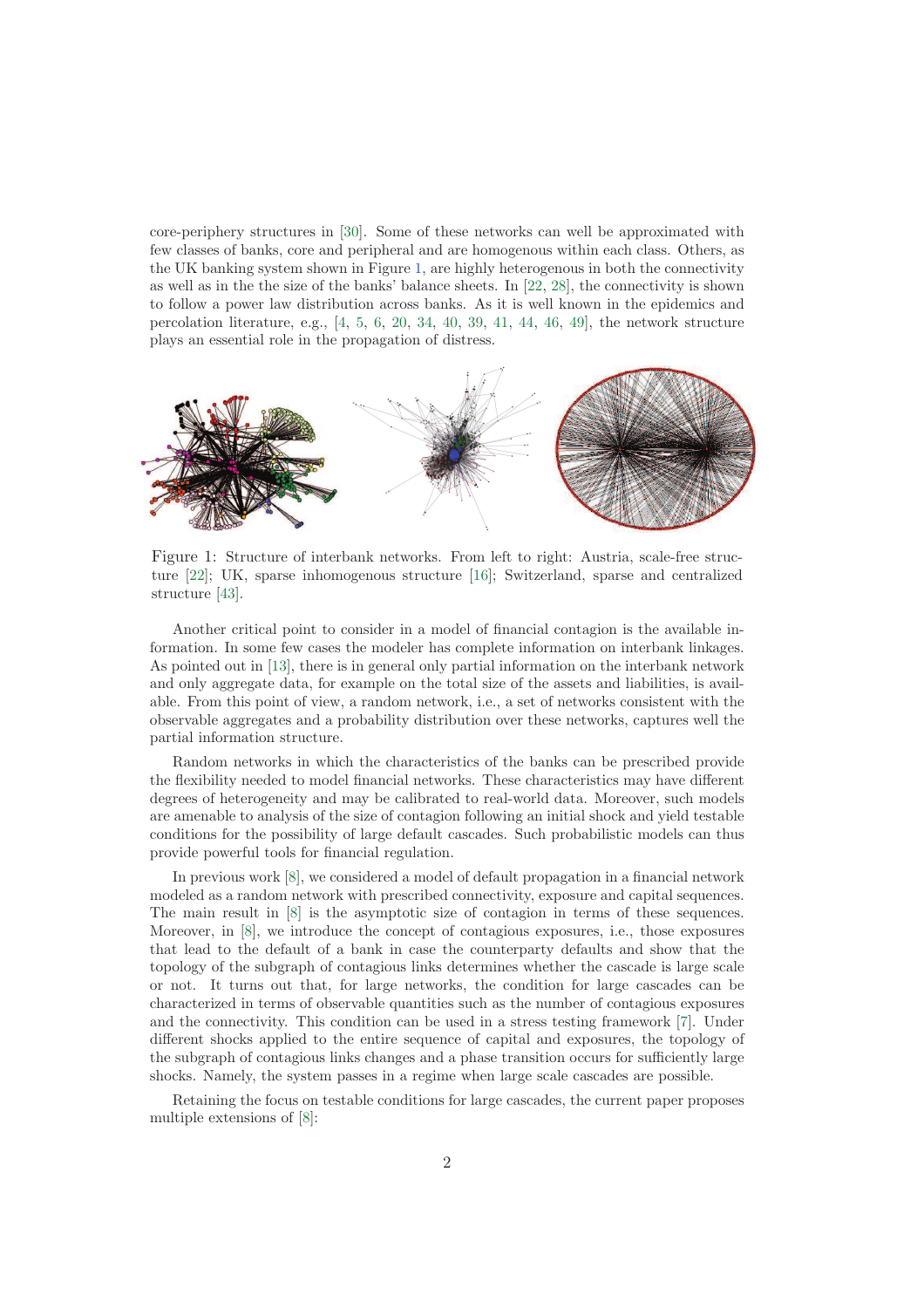- We allow for random recovery rates for the exposures to defaulted banks, which can be thought of as the uncertain recovery rates by the end of the cascade. While it is common in the literature to derive recovery rates from an elegant fixed point equation [35], this relies on the assumption that all debts are instantaneously cleared, unlikely to hold in reality. At the time of the initial shock, recovery rates are uncertain.<sup>1</sup> In this paper we model recovery rates as random variables (who satisfy some cash-flow consistency conditions). This captures the uncertainty about the value of the defaulted bank, the amount of deposits with higher seniority and also the intertemporal aspect of repaying to the creditors.
- The probability distribution for the recovery rates induces a (first-order) contagion probability matrix, which gives for each pair of nodes the probability that there is a contagious link between them. In a stress testing framework for insolvency contagion, one can rely on the specification of the distribution of the recovery rates, of the asset shocks and on data on interbank exposures to compute this contagion probability matrix.

However, the concept of contagious links is by no means restricted to insolvency contagion and a different model of contagion induces a different probability matrix. From this point of view, our paper can be thought of as a framework for testing the large scale contagion under different propagation mechanisms: there can by a contagious link between two nodes if there is a critical exposure as in [8], a critical OTC cash-flow as in [27] or if the funding structure leads to a contagion of bank runs [14], etc. Moreover, the contagious links induced by multiple contagion mechanisms may co-exist [12, 37, 38].

As pointed out in [37], contagion through the network of exposures becomes significant in presence of heterogeneity and rollover risks. The presence of rollover risks can be captured in our model by introducing contagious links among banks that rely on unstable short term funding.

- Given a general contagion probability matrix, we give sufficient conditions such that the size of first order cascade, due to contagious links and which is the primary source of the cascade, to be small. Some of these bounds are known for the homogeneous undirected networks in the context of SIR epidemics and bond percolation, see [24, 31, 32, 34]. These are unrealistic settings in financial networks. Our first technical contribution is to extend these results for directed and heterogenous networks. We also give several examples on how these bounds can be used for different topologies of the financial network.
- We consider an incomplete information setting where we only observe characteristics or "types" of market participants in the financial system. The inhomogeneity of the graph is assumed within these types. A particularly relevant set of types is that of core/peripheral bank, see Example 13. In this case, we give a simple and testable condition for the financial network to be resilient, i.e., that starting from a small shock, the final size of the cascade is small. However, the model allows for rather general sets of types of the financial institutions, both finite as well as (countably or uncountably) infinite. An example of an uncountably infinite type space could be types related to the total liability and the total asset of each individual bank in the financial network; as in Example 14. Extending the previous results on percolation in undirected random graphs in [10, 11, 40] to inhomogeneous directed random graphs, we give a necessary

<sup>&</sup>lt;sup>1</sup>Recovery rates after the failure of Lehman were around eight cents on the dollar [42]. The recovery rates after three months were around ten cents on the dollar.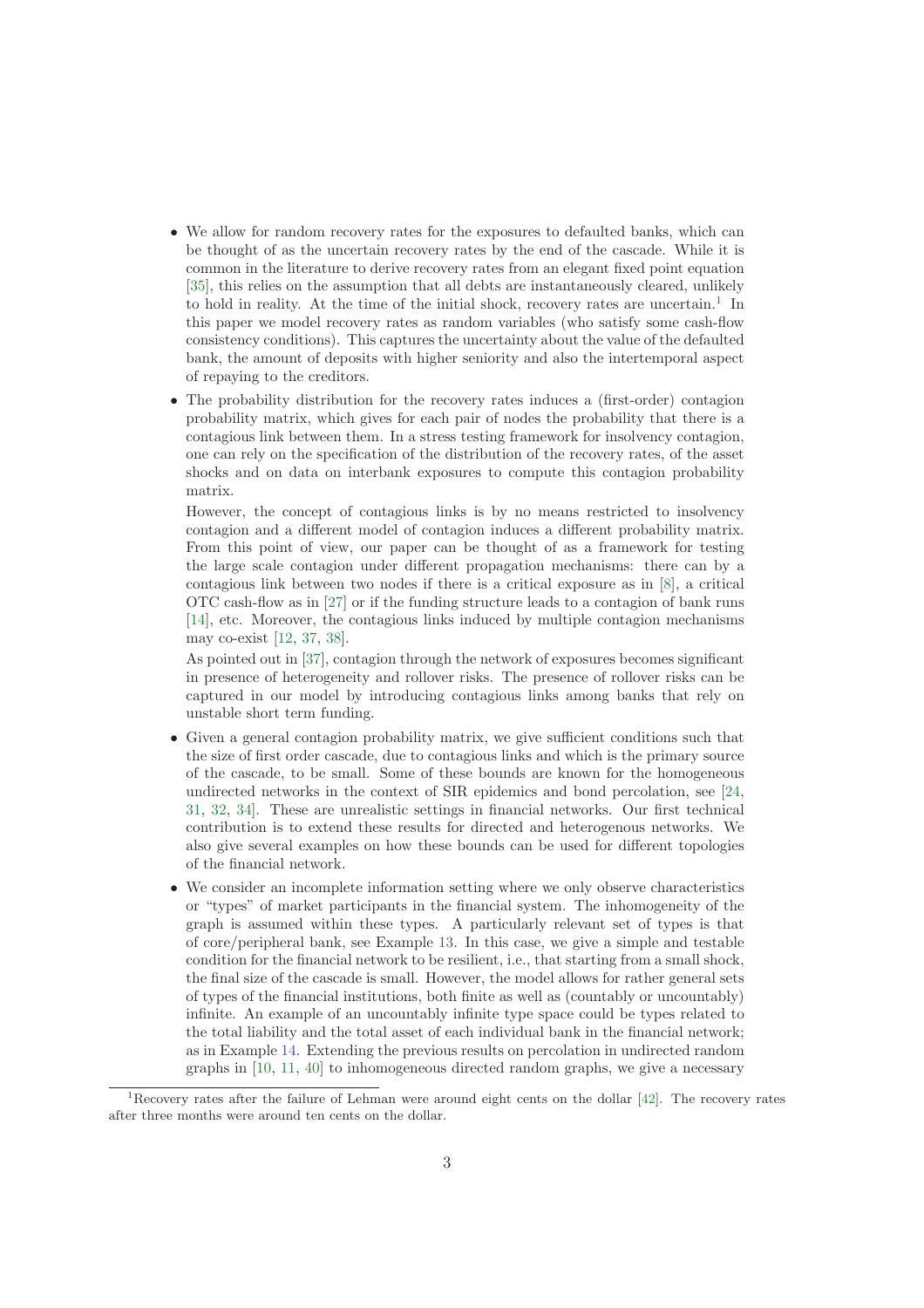and sufficient condition such that the size of the first order cascade to be small. This condition marks a phase transition in the size of the first order cascade.

- We show that for financial networks with infinite second order moment for the degree distribution a fraction of initial defaults that tends to zero may lead to a positive fraction of final defaults, so that the default amplification may be unbounded.
- Finally, we consider a power-law degree distribution for the financial network, which may have infinite second order moment, and give a precise condition under which we do not have a higher order cascade and the final size of the cascade is the same as the size of the first order cascade. Under this condition, it suffices to monitor the size of the first order cascade to ensure the stability of the financial network. We characterize the subcritical regime of the cascade in terms of the distribution of the degrees in the network. The asymmetry in connectivity induced by a power law distribution plays a critical role in financial contagion and may lead to effects at the level of the whole system, see e.g., [1].

The paper is organized as follows. In Section 2 we introduce a model of financial contagion on a given network, with random recovery rates. In Section 3, we give bounds on the size of the first order cascade in terms of contagion probability matrix. In Section 4 we introduce the random graph model and bound the size of the (random) subgraph of contagious links. In Section 5 we give conditions on the connectivity for the size of the cascade to be equal to the size of the first order cascade. Section 6 concludes. The proofs of all lemmas and theorems are provided in Appendix A.

**Basic notations.** We let  $\mathbb N$  be the set of non-negative integers. For non-negative sequences  $x_n$  and  $y_n$ , we write  $x_n = O(y_n)$  if there exist  $N \in \mathbb{N}$  and  $C > 0$  such that  $x_n \leq Cy_n$ for all  $n \geq N$ , and  $x_n = o(y_n)$  (or  $x_n \ll y_n$ ), if  $x_n/y_n \to 0$ , as  $n \to \infty$ . Let  $\{X_n\}_{n \in \mathbb{N}}$  be a sequence of real-valued random variables on a probability space  $(\Omega, \mathbb{P})$ . If  $c \in \mathbb{R}$  is a constant, we write  $X_n \xrightarrow{p} c$  to denote that  $X_n$  converges in probability to c. That is, for any  $\epsilon > 0$ , we have  $\mathbb{P}(|X_n - c| > \epsilon) \to 0$  as  $n \to \infty$ . Let  $\{a_n\}_{n \in \mathbb{N}}$  be a sequence of real numbers that tends to infinity as  $n \to \infty$ . We write  $X_n = o_p(a_n)$ , if  $|X_n|/a_n$  converges to 0 in probability. Additionally, we write  $X_n = O_p(a_n)$ , to denote that for any positive sequence  $\omega(n) \to \infty$ , we have  $\mathbb{P}(|X_n|/a_n \geq \omega(n)) = o(1)$ . If  $\mathcal{E}_n$  is a measurable subset of  $\Omega$ , for any  $n \in \mathbb{N}$ , we say that the sequence  $\{\mathcal{E}_n\}_{n\in\mathbb{N}}$  occurs with high probability (**w.h.p.**) if  $\mathbb{P}(\mathcal{E}_n) = 1 - o(1)$ , as  $n \to \infty$ . Also, we denote by  $\text{Be}(p)$  a Bernoulli distributed random variable whose probability of being equal to 1 is p.  $\text{Bin}(k, p)$  denotes a binomial distribution corresponding to the number of successes of a sequence of  $k$  independent Bernoulli trials each having probability of success p. We will suppress the dependence of parameters on the size of the network  $n$ , if it is clear from the context.

# 2 Network models of banking systems

At a fixed time, a financial system is represented as a set  $[n] := \{1, \ldots, n\}$  of financial institutions (banks) that intermediate credit among end-users. Banks hold claims on each other. We model these claims by a liability matrix  $L_{ij}$ . For any two financial institutions i and  $j$ ,  $L_{ij}$  represents the total liability of i to j. This represents the maximum loss related to direct claims, incurred by  $j$  upon the failure of i. The total value of claims held by end-users on bank *i* (deposits) is given by  $D_i$ .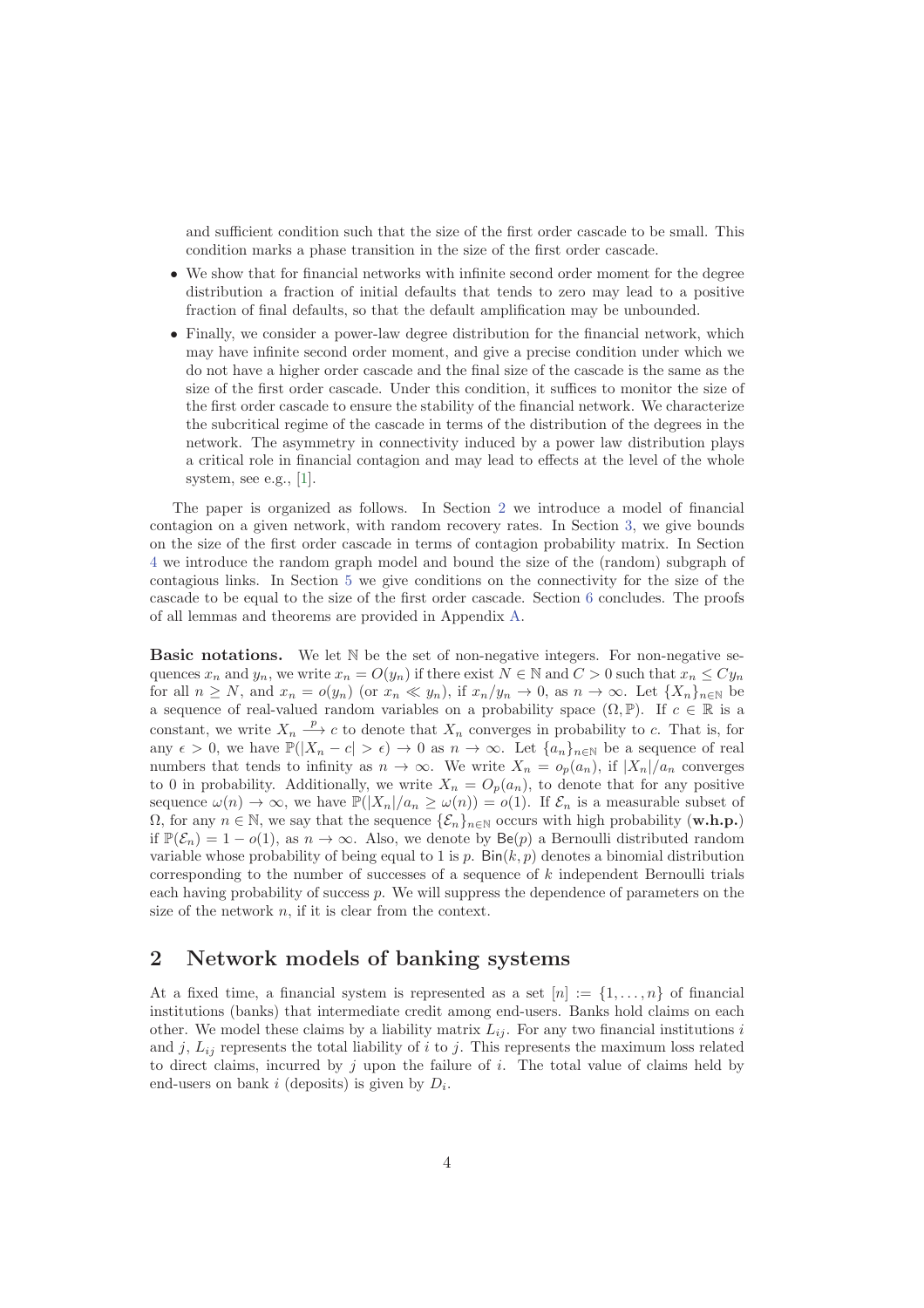| External assets                 | Deposits                        |
|---------------------------------|---------------------------------|
| $X_i$                           | $D_i$                           |
| $\zeta_i X_i$ - loss on assets  | Interbank liabilities           |
|                                 | $L_i = \sum_{j \in [n]} L_{ij}$ |
| Interbank assets                |                                 |
| $A_i = \sum_{j \in [n]} L_{ji}$ | Capital                         |
|                                 | $C_i$                           |
|                                 | $\zeta_i X_i$ - loss on capital |
| Assets                          | Liabilities                     |

Table 1: Stylized balance sheet of bank i after shock.

The total value of interbank assets of bank  $i$  is given by

$$
A_i := \sum_{j \in [n]} L_{ji},
$$

while the total value of interbank liabilities of  $i$  is given by

$$
L_i := \sum_{j \in [n]} L_{ij}.
$$

The total value of claims held by bank i on end-users (external assets) is denoted by  $X_i$ . We now consider that the external assets of bank i receive a shock  $\zeta_i$ , proportional to the external asset. Let  $C_i$  be the capital of bank i after the shock, defined as the total value of assets minus the total value of liabilities:

$$
C_i := X_i(1 - \zeta_i) + A_i - L_i - D_i.
$$
 (1)

Table 1 shows a stylized balance sheet of bank i after shock.

A bank  $i$  is said to be in **fundamental default** if its capital after the shock is negative

$$
C_i<0.
$$

We let the set of fundamental defaults

$$
\mathcal{D}_0 = \{ i \in [n] \mid C_i < 0 \}. \tag{2}
$$

Given the sequence of assets and liabilities in the network, the set of fundamental defaults depends only on the shock. We call small shock regime, the regime under which the number of fundamental defaults is small compared to the size of the network.

A bank in default will not be able to repay in full its liabilities. In most of the literature on interbank contagion, see e.g. [35, 9], the recovery rates are considered fully proportional to the asset size of the defaulted bank, but in reality this is too optimistic since liquidation takes time and the valuation of the assets is uncertain. In the following, we denote by  $\mathcal{R} = (R_{ij})$  the matrix of recovery rates, where  $R_{ij}$  denotes the recovery rate of the liability of  $i$  to  $j$ . Since banks are required to hold minimal capital reserves, these recovery rates are bounded from below by a constant  $\underline{R} \in [0,1]$ . We assume that the actual recovery rate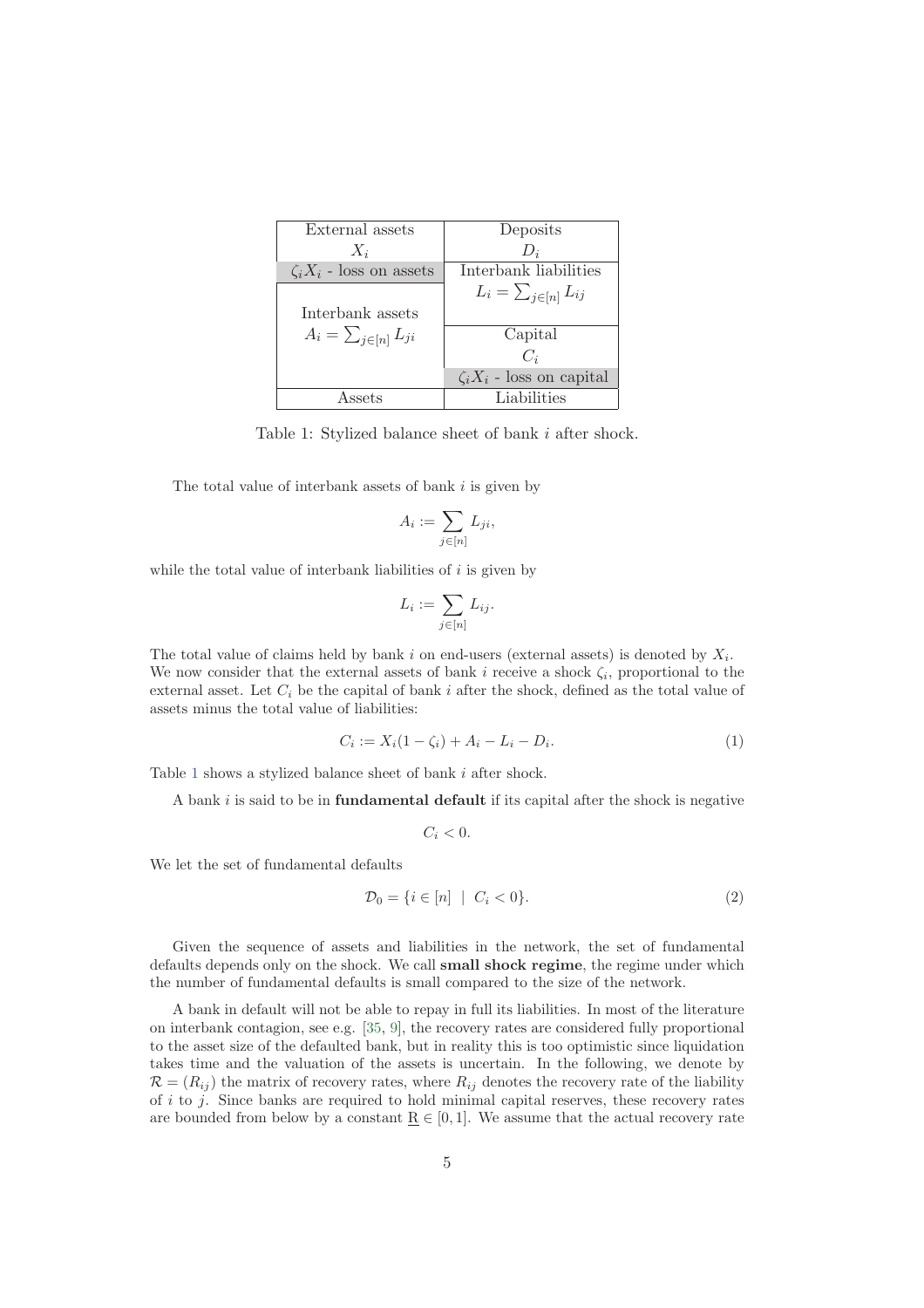of the liability of i to j (in case of default of i) is given by  $\underline{R} + \mathcal{E}_{ij}$ , where  $\mathcal{E}_{ij}$  captures all the uncertainly about the value of the defaulted bank, the amount of deposits with higher seniority and also the intertemporal aspect of repaying to the creditors. Hence we have  $R_{ij} = 1$  if i is solvent (not in default) and  $R_{ij} = \underline{R} + \mathcal{E}_{ij}$  if i is in default. In particular, in the following we consider that  $\{\mathcal{E}_{ij}\}_{i,j\in[n]}$  are random variables, such that the support of the distribution of  $R_{ij}$  satisfies  $\text{supp}(R_{ij}) \subseteq [R, R_i]$  for some  $0 \leq R \leq R_i \leq 1$ , which satisfy some cash-flow consistency condition (see the remark below). For tractability, we consider that  $\mathcal{E}_{ij}$  are independent (not necessarily identically distributed).

Remark 1. Note that since an institution cannot pay more than its external assets plus what it recovered from its debtors, the recovery rates of each institution  $i \in [n]$  must satisfy the following constraints

$$
X_i(1 - \zeta_i) + \sum_{j \in [n]} L_{ji} R_{ji} \ge \sum_{j \in [n]} L_{ij} R_{ij}.
$$

In order to satisfy the above constraint we can take for example a conservative approach and consider the worst case scenario in which the recovery rates of a defaulted bank are computed under the assumption of minimum recovery rate for its own interbank assets. More precisely, assume that for all  $i = 1, \ldots, n$ 

$$
X_i(1 - \zeta_i) + A_i \underline{R} \ge L_i \overline{R}_i.
$$

In particular, if  $\underline{R} = 0$  then it suffices to set  $\overline{R}_i = \frac{X_i(1-\zeta_i)}{L_i} \wedge 1$  so that  $[\underline{R}, \overline{R}_i]$  always exists and one can always choose the maximal such an interval. Note, moreover, that in this case  $R_i$  depends on the bank i only through its characteristics  $L_i$  and  $X_i$ . The recovery rate  $R_{ij}$ follows a distribution which depends only the characteristics of bank  $i$ .

Following the fundamental defaults, there is a default cascade that reaches the following fixed point equation.

**Definition 2** (Cascade fixed point set). Define  $\mathcal{D}^*$  as the set of institutions whose capital is insufficient to absorb losses due to defaulted institutions

$$
\mathcal{D}^* = \mathcal{D}^*(\mathcal{R}) = \left\{ i \in [n] \mid C_i < \sum_{j \in \mathcal{D}^*} (1 - R_{ji}) L_{ji} \right\}.
$$
\n
$$
(3)
$$

The cascade has in general multiple fixed points, as shown by the next lemma. The smallest fixed point set corresponds to the smallest number of defaults and can be reached by assuming a priori that all banks pay in full and then updating the default set: as we learn that some banks default, then some debtor banks will not repay in full. If the recovery rates are too small, i.e., the loss rates are too large, then the creditor banks may default and so on. The largest fixed point corresponds to the largest number of defaults. We assume *a priori* that all banks default. If there are banks that are able to pay their debts even if all their debtors are in default, then we update the default set by removing these banks, and so on. In practice, there may be no such bank that is able to pay all its debts when its debtors are all in default. In this case, the default set consisting of all banks is the largest fixed point of the cascade.

**Lemma 3.** There exists largest and smallest cascade fixed point sets  $D^*, \overline{D}^*$  satisfying (3) *such that any cascade fixed point set*  $\mathcal{D}^*$  *is included in*  $\overline{\mathcal{D}}^*$  *and includes*  $\underline{\mathcal{D}}^*$ *, i.e., we have* 

$$
\mathcal{D}_0\subseteq \underline{\mathcal{D}}^*\subseteq \mathcal{D}^*\subseteq \overline{\mathcal{D}}^*\subseteq [n].
$$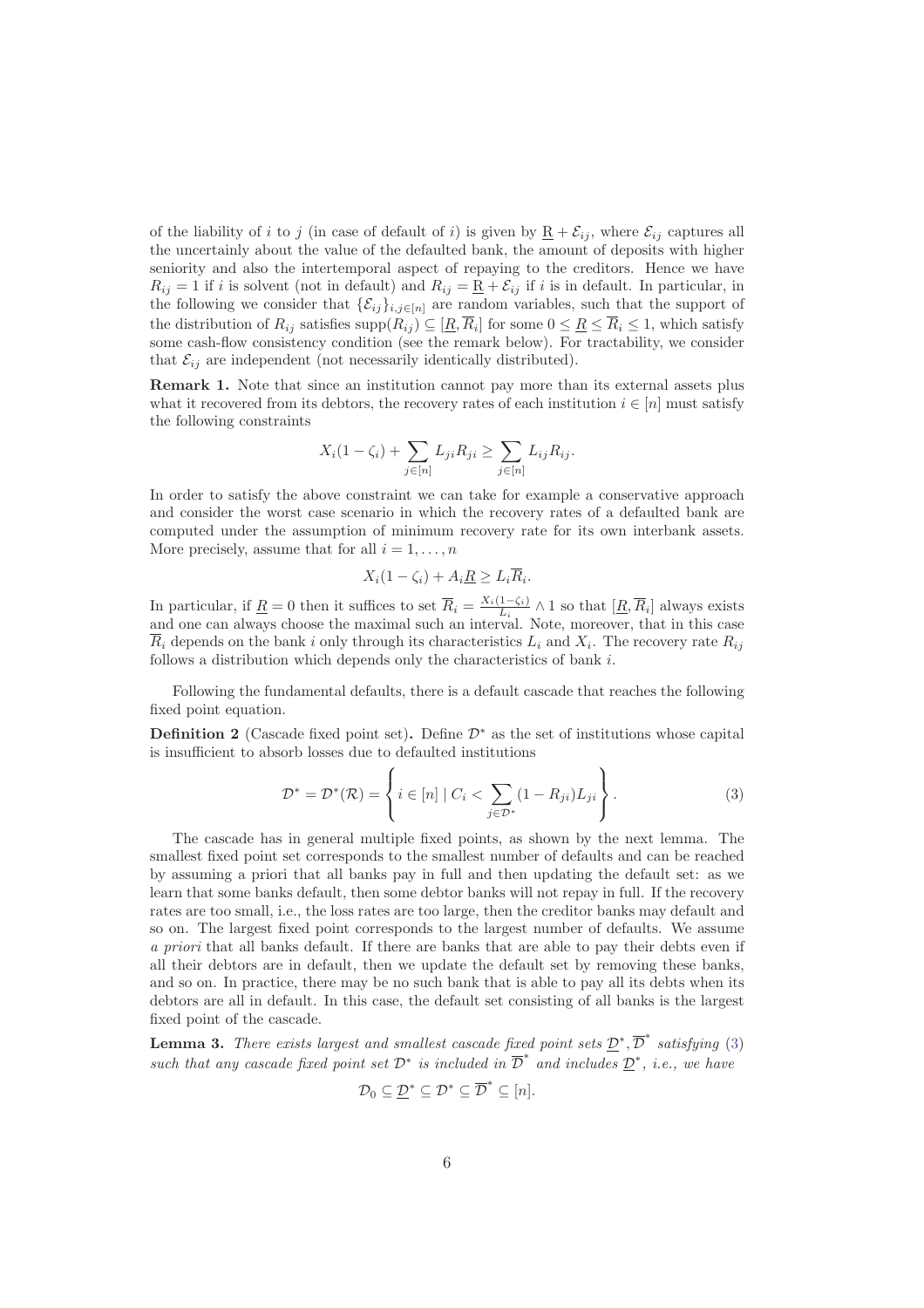In the reminder of the paper we only consider the smallest cascade fixed point set  $\mathcal{D}^* = \underline{\mathcal{D}}^*$  which, as the proof of Lemma 3 shows, can be obtained iteratively in at most  $n-1$  steps  $(\underline{\mathcal{D}}^* = \mathcal{D}_{n-1})$  by starting from  $\mathcal{D}_0$  and setting at step  $k = 1, ..., n-1$ :

$$
\mathcal{D}_k := \left\{ i \in [n] \mid C_i < \sum_{j \in \mathcal{D}_{k-1}} (1 - R_{ji}) L_{ji} \right\}.
$$

As we will show in Section 5, in the small shock regime, the spread of contagion in a large network relies on the existence of a large component connected by contagious links:

**Definition 4 (Contagious link).** We say that  $i \rightarrow j$  is contagious if and only if the *default of institution* i *triggers the default of* j*, i.e., if the loss induced by the default of* i *on* j *is larger than the capital of* j*:*

$$
(1 - R_{ij})L_{ij} > C_j.
$$

In the following, we fix a probability space  $(\Omega, \mathcal{F}, \mathbb{P})$  that models the uncertainly in the financial system. We let  $\beta_{ij}$  denote the probability that a link from i to j (with  $L_{ij} > 0$ ) becomes contagious. Given the liability matrix and the realized shocks (in stress scenarios), the randomness stems from the uncertain recovery rates and we have:

$$
\beta_{ij} := \mathbb{P}\left(R_{ij} < \frac{L_{ij} - C_j}{L_{ij}}\right). \tag{4}
$$

The subgraph of the financial network constituted of contagious links will be a primary source for the propagation of default cascades: the larger this subgraph, the larger the size of default contagion.

We call first order cascade the contagion carried through the contagious links. More precisely, we denote by  $C_1$  the set of banks that can be reached solely by contagious links, starting form the set of fundamental defaults, i.e.,

$$
C_1 = \{j \in [n] \mid \exists k \geq 1, (j_0 \in \mathcal{D}_0, j_1, \ldots, j_k = j), j_{\ell-1} \to j_{\ell} \text{ is contains } \forall \ell = 1, \ldots, k\}.
$$

We refer to  $|\mathcal{C}_1|$  as the size of the first order cascade. We say that the cascade is small if  $|\mathcal{C}_1| = o_p(n)$ , i.e., the fundamental shock does not lead to a positive fraction of defaults through contagious links. Note that  $C_1$  is a random set which depends on  $\mathcal{D}_0$  and the recovery rates R. Clearly this set contains the set of fundamental defaults and, all banks in this set, by definition of contagion links, are guaranteed to default, so we have

$$
\mathcal{D}_0\subseteq \mathcal{C}_1\subseteq \mathcal{D}_{n-1}.
$$

We call the higher order cascade the cascade that is not carried through contagious links:  $\mathcal{D}_{n-1} \setminus \mathcal{C}_1$  represent the nodes that default by the higher order cascade. A critical question is regarding the relation between the size of the set  $C_1$  and the size of final set of defaults  $\mathcal{D}_{n-1}$ . In the next two sections, we state some necessary and sufficient conditions on the matrix  $B := (\beta_{ij})_{i,j \in [n]}$  for the size of first order cascade in the small shock regime to be small. Namely, we give bounds on the number of institutions in  $C_1$ . It turns out that bounding the size of  $C_1$  is critical to bounding the final number of defaults in the system. We will show in Section 5 (see Theorem 22), that if the size of  $C_1$  is smaller than some critical parameter then the final size of cascade will be small.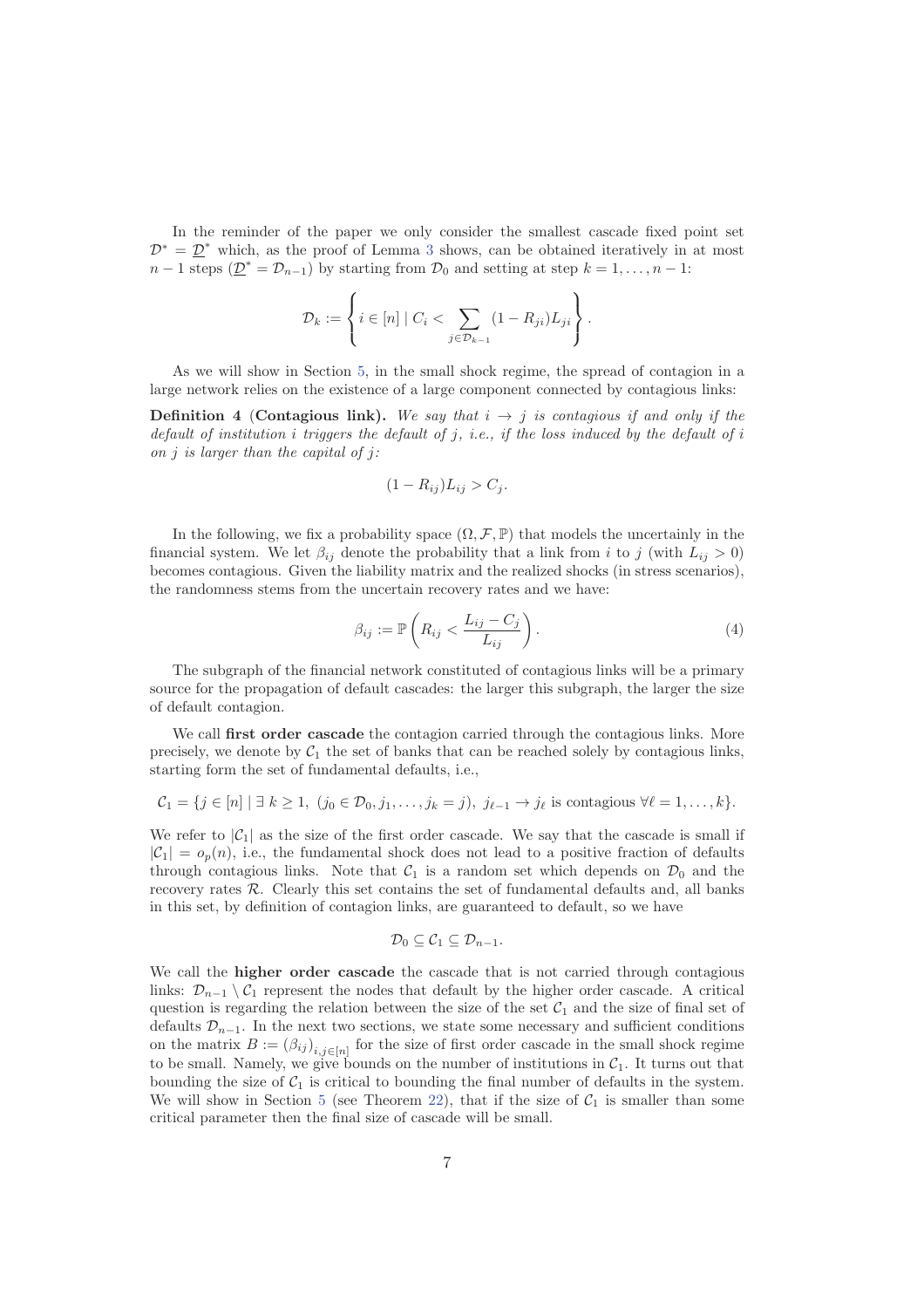We end this section by the following remark. The concept of contagious links in financial networks can be defined more generally than the contractual liabilities for which the loss exceeds the capital of the creditor bank, as in the condition of Definition 4. In general there could be a contagious link between i and j even in absence of liability between i and j, for example due to common asset holdings, see e.g., [23, 25, 29] or information contagion [3].

### 3 Bounds in general networks

In this section we state some general conditions on the matrix  $B = (\beta_{ij})_{i,j\in[n]}$  for the size of the first order cascade, i.e.,  $|\mathcal{C}_1|$ , to be small.

We begin by giving a condition on the maximum row sum of the matrix  $B$  which ensures that the amplification  $|\mathcal{C}_1|/|\mathcal{D}_0|$  is bounded with high probability (w.h.p.).

**Proposition 5.** Let  $\beta_i^+ := \sum_j \beta_{ij}$  and  $\beta_{\max}^+ = \max_i (\beta_i^+)$ . If  $\beta_{\max}^+ < 1$ , then

$$
\mathbb{E}\left[|\mathcal{C}_1|\right] \leq \frac{1}{1-\beta_{\max}^+}|\mathcal{D}_0|,
$$

*which in particular implies that*  $|\mathcal{C}_1|/|\mathcal{D}_0| = O_p(1)$ *.* 

The following example shows how the above proposition can be applied in the case where the out degrees of the financial network are bounded from the above.

Example 6 (Bounded out-degree graphs). Assume that the out degrees of the financial network are bounded from the above by  $\Delta$  and  $\beta_{ij} = \beta$  is constant over all existing links. The above proposition implies that if  $\beta < \frac{1}{\Delta}$  then the network is resilient and we have for any finite set  $\mathcal{D}_0$ ,  $\mathbb{P}(|\mathcal{C}_1| > \omega(n)) \to 0$  for any  $\omega(n) \to \infty$ .

So far, we have given conditions for the size of  $C_1$  to be small in terms of the maximum row sum of contagion probability matrix. We now consider the  $L_2$  norm of the matrix B. Let us denote by  $\lambda_{\max}(B) = ||B||_2$  the largest singular value of B which is the square root of the largest eigenvalue of the positive-semidefinite matrix  $B<sup>T</sup>B$ . The following proposition shows that the amplification  $|\mathcal{C}_1|/|\mathcal{D}_0|$  is  $O_p(\sqrt{n})$  whenever the largest singular value is smaller than 1. Intuitively, it is natural to characterize the subcritical regime in terms of the largest singular value, since this represents the rate of growth of the number of (directed) paths in the graph [26].

**Proposition 7.** *If*  $\lambda_{\text{max}}(B) < 1$ *, then* 

$$
\mathbb{E}\left[|\mathcal{C}_1|\right] \le \frac{1}{1 - \lambda_{\max}(B)} \sqrt{n|\mathcal{D}_0|},
$$

which in particular implies that  $|\mathcal{C}_1| = O_p\left(\sqrt{n|\mathcal{D}_0|}\right)$ .

The following example shows that the upper bound in the above proposition is asymptotically tight in the case of star networks. Star networks are relevant to the post-crisis environment since a large part of the interbank liabilities are centrally cleared. As we introduce a central counterparty clearing (CCP) into the financial network (when all exposures are cleared), the financial network becomes a star network, see e.g. [9, 33].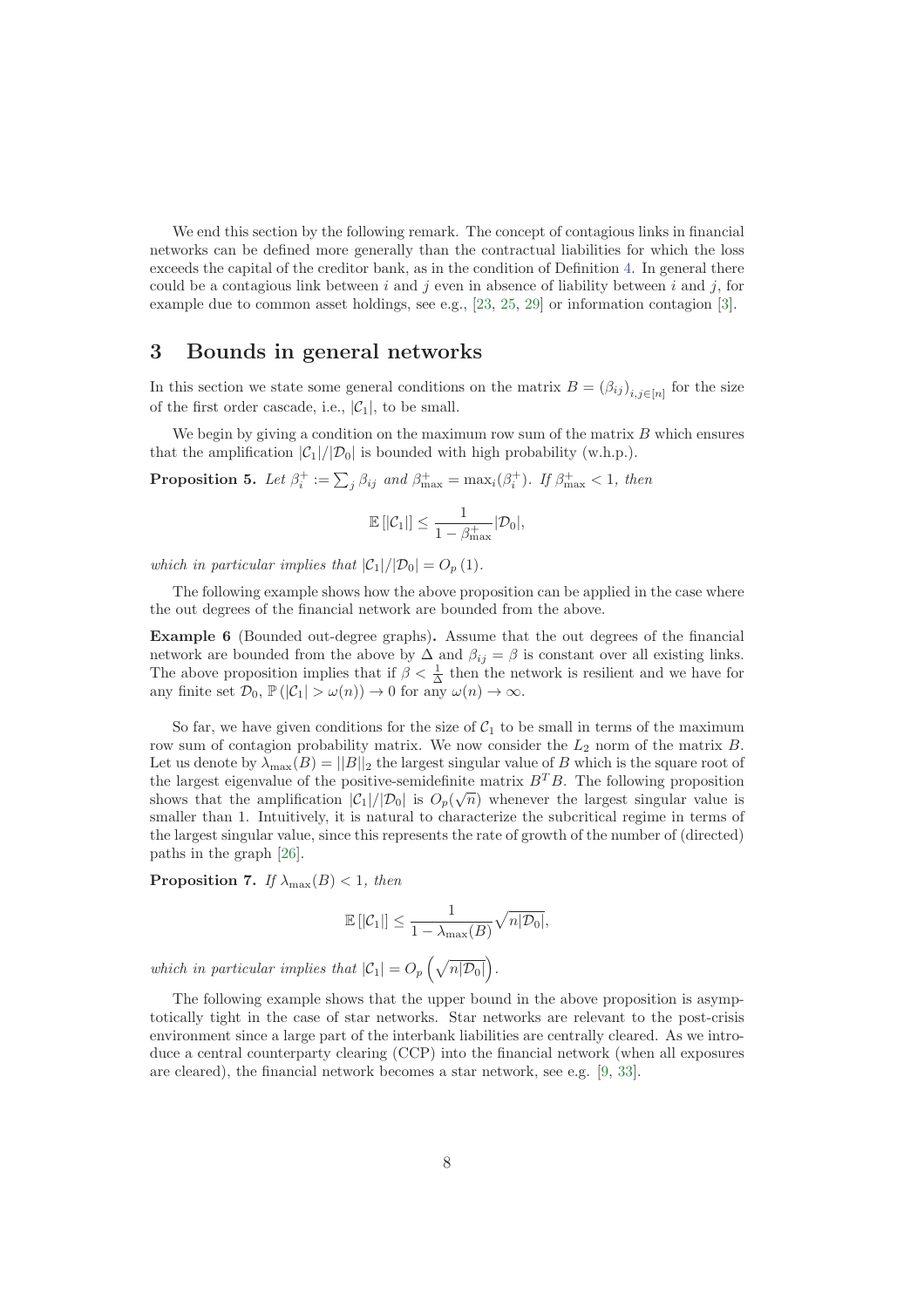Example 8 (Star networks). Consider a star network, consisting of a CCP denoted by node 1 and  $n-1$  leaves. Assume the case where the CCP defaults, and  $\mathcal{D}_0 = \{1\}$ . It is then clear that

$$
\mathbb{E}\left[|\mathcal{C}_1|\right] = 1 + \sum_{j=2}^n \beta_{1j}.
$$

Moreover, the largest singular value of  $B$  satisfies (by the Cauchy-Schwarz inequality)

$$
\lambda_{\max}(B) = \sup_{\mathbf{x} \neq 0} \frac{||B\mathbf{x}||}{||\mathbf{x}||} = \sup_{\mathbf{x} \neq 0} \frac{\sum_{j=2}^{n} \beta_{1j} x_j}{\sqrt{\sum_{j=2}^{n} x_j^2}} = \sqrt{\sum_{j=2}^{n} \beta_{1j}^2}.
$$

So the above proposition says that if  $\sum_{j=2}^{n} \beta_{1j}^2 < 1$  then

$$
\lambda_{\max}(B) = \sqrt{\sum_{j=2}^{n} \beta_{1j}^2} \ge 1 - \frac{\sqrt{n}}{1 + \sum_{j=2}^{n} \beta_{1j}}.
$$

In particular suppose that  $\beta_{ij} = \beta$  and  $\lambda_{\max}(B) = \sqrt{\sum_{j=2}^n \beta_{1j}^2} = \beta \sqrt{n-1} = \gamma < 1$ . Then we have

$$
\mathbb{E}\left[|\mathcal{C}_1|\right] = 1 + \sum_{j=2}^{n} \beta_{1j} = 1 + \beta(n-1) = 1 + \gamma\sqrt{n-1}
$$

which is close to the upper bound  $\frac{\sqrt{n}}{1-\gamma}$  given by above proposition. Moreover, in this case, using large deviation techniques for the binomial distributions (like Chernoff's inequality) we can show that for  $\gamma' < \gamma$ ,  $\mathbb{P}(|C_1| \leq \gamma' \sqrt{n})$  goes to 0, exponentially in *n*, when *n* goes to infinity.

Let us now define for  $k = k(n) < n$ ,

$$
\eta(k) := \max_{S \subseteq [n], \ k \le |S| \le n} \frac{\beta^+(S, S^c)}{|S|},\tag{5}
$$

where  $\beta^+(S, S^c) = \sum_{i \in S} \sum_{j \in S^c} \beta_{ij}$  and  $S^c$  denotes the complement of the set S. The following proposition establishes another upper-bound on the size of the first order contagion. This upper bound is given by the size of a set that contains the fundamental set of defaults, but from which there is a small number of contagious links leading outside the set. The intuition behind this proposition is that if the average degree out of a set of size larger than k is smaller than 1 (for all such sets) then the size of the first order cascade is  $O_n(k)$ .

**Proposition 9.** Assume that for some  $k = k(n) = o(n)$  we have  $\eta(k) < 1$ . Then

$$
\mathbb{E}\left[|\mathcal{C}_1|\right] \le \frac{1}{1-\eta(k)}\max(k,|\mathcal{D}_0|),
$$

*which in particular implies that*  $|\mathcal{C}_1| = O_p(|\mathcal{D}_0| + k(n)).$ 

Example 10 (Erdős-Rényi random graphs). The (directed) Erdős-Rényi random graph ER(n, p) with parameters n and p consists of n nodes, and each of the  $n(n-1)$  possible links in a directed graph on  $n$  labelled vertices is present independently with probability  $p$ . If  $p = 1$ , then this is the complete graph. Assume that  $\beta_{ij} = \beta$  for all  $i, j \in [n], i \neq j$  (the general case will be discussed in Section 4). In this case, it is not hard to show that w.h.p.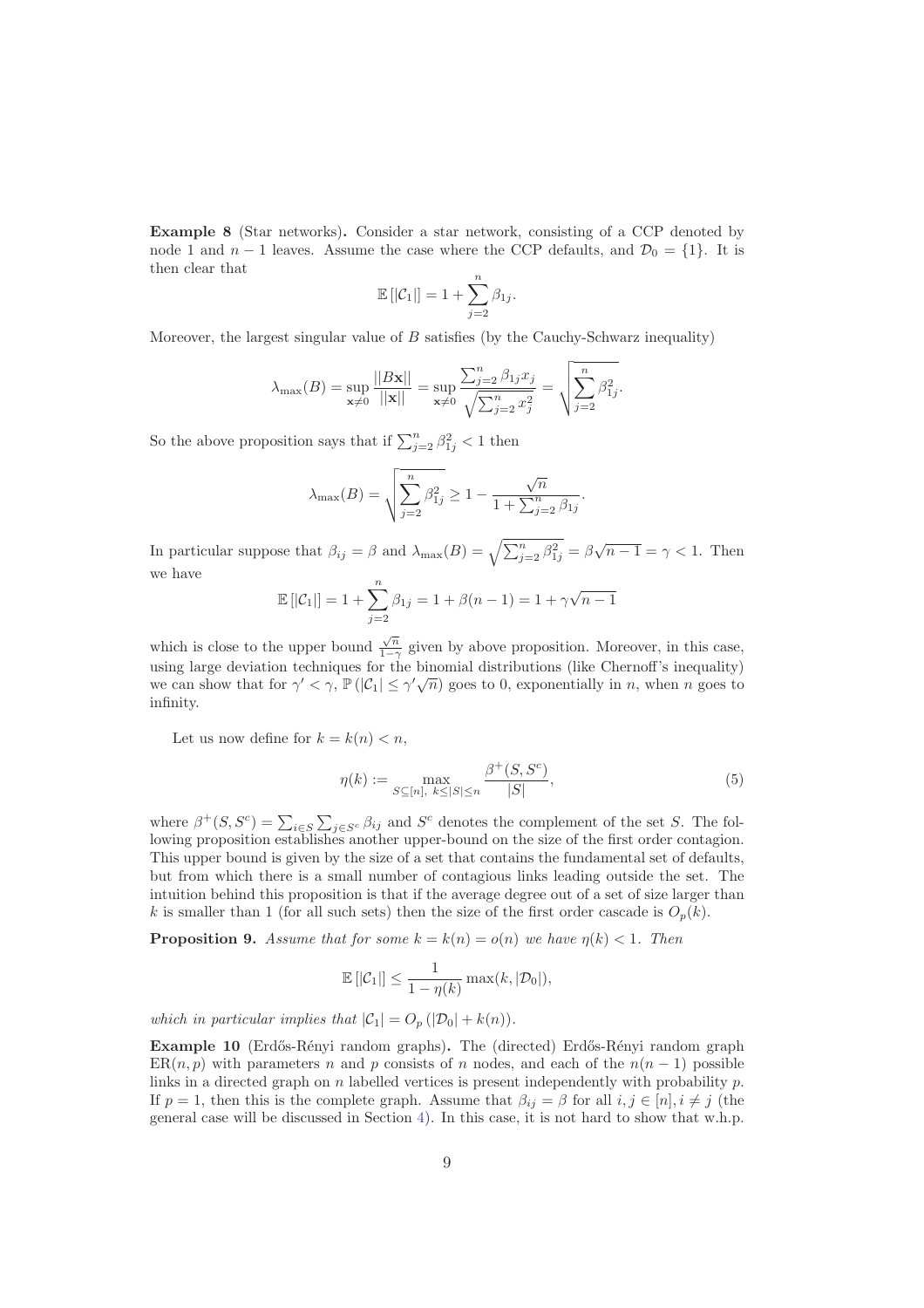for  $k(n) \gg \log n$  and for  $c \geq \limsup_{n \to \infty} (n-1)p\beta$  we have  $\eta(k) \leq c$ . We thus conclude by the above proposition that if there exists some constant c satisfying  $\limsup_{n\to\infty} (n-1)p\beta \leq$  $c < 1$  then, for any  $\omega(n) \to \infty$  as  $n \to \infty$  and a finite set  $\mathcal{D}_0$ , we have  $(as n \to \infty)$ 

$$
\mathbb{P}\left(|\mathcal{C}_1| > \omega(n) \log n\right) \to 0.
$$

## 4 Inhomogeneous random financial networks

So far, we have considered the financial network as given and that the randomness stems only from the recovery rates. In this section we assume that we have only partial information about the financial network. In particular, the matrix  $L_{ij}$  is not observable. We assume that the financial institutions have different types which are in a certain type space  $S$ and we only have information about their types. The set of types can be large enough to classify the banks according to the available information. We model the financial network as a random network consistent with the observation of types. The probability that there is a contagious link between any two banks depends thus on the types of these two banks.

When there are banks of just 2 types, e.g., core and periphery as in Example 13, with banks that are homogenous within each class, then it suffices to take  $S = \{s_1, s_2\}$ . However, the model allows for rather general sets of types of the financial institutions, both finite as well as (countably or uncountably) infinite. An example of an uncountably infinite type space could be types related to the total liability  $L_i$  and the total asset  $A_i$  of each individual bank i in the financial network; see Example 14.

Assume we know how many institutions there are of a given type. This is described in terms of a measure  $\mu$ , where for  $A \subseteq \mathcal{S}$ ,  $\mu(A)$  denotes the proportion of banks having a type in A. Since only the types of the banks are observable and not their linkages, it is natural to assume in the partial information setting that the probability  $\beta_{ij}$  of having a contagious link from  $i$  to j depends only on the types of  $i$  and  $j$ . Namely (in our general model) we consider a kernel

$$
\hat{\beta} = \hat{\beta}^{(n)} : \mathcal{S}^2 \to [0, \infty),
$$

where for  $s, s' \in S$ ,  $\hat{\beta}(s, s')/n \wedge 1$  is the probability of having a contagious link from an institution of type s to an institution of type  $s'$ . As a (natural) technical assumption we consider in the following that

$$
\sup_{s,s',n} \hat{\beta}(s,s') < \infty.
$$

When  $S = \{s_1\}$  we have  $\beta_{ij} = \beta$  and we find as a special case the Erdős-Rényi random graph which was studied in Example 10. The inhomogenous model of random graphs was introduced in [47, 21]. The directed inhomogeneous random graphs was studied in [17].

#### 4.1 The finite-type case

We first treat the case when the set of types is finite. Namely, fix  $r \geq 2$  and suppose we have a financial network with r different types. Let  $S = \{s_1, s_2, \ldots, s_r\}$  and let  $s(v)$  denote the type of a bank  $v \in [n]$ . Let  $n_i$  denote the number of vertices of type  $s_i$ , i.e.,

$$
n_i := #\{v \in [n] \mid s(v) = s_i\},\
$$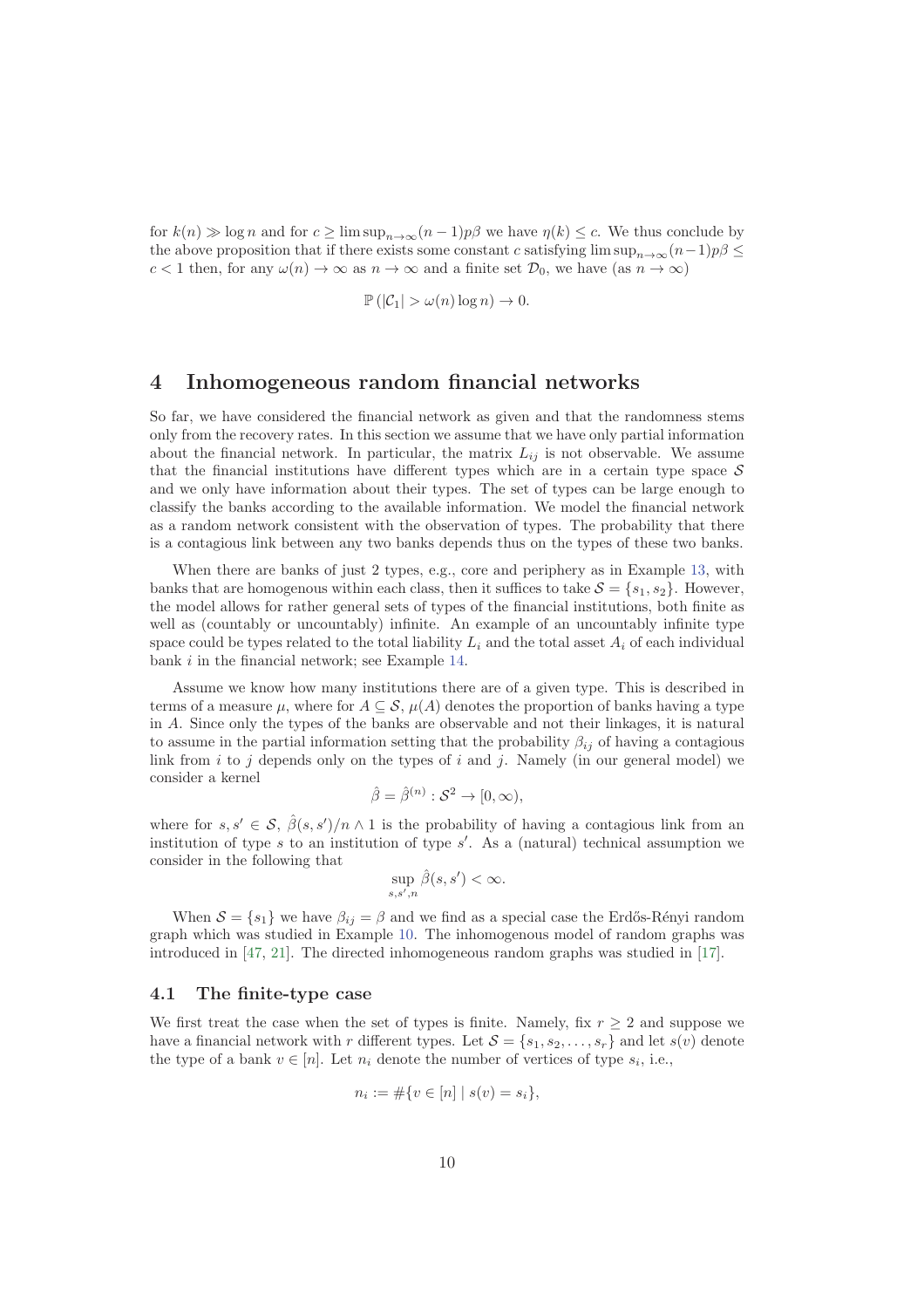so that  $n_1 + n_2 + \cdots + n_r = n$  and let  $\mu^{(n)}(s_i) = n_i/n$ . We shall assume that the fraction of vertices of a given type is asymptotically positive constant which means there is a probability distribution  $\mu$  (independent of n) such that

$$
\lim_{n \to \infty} \mu^{(n)}(s_i) = \mu_i,\tag{6}
$$

so that we have  $\mu_i > 0$  and  $n_i - \mu_i n = o(n)$ . We then assume that the probability  $\beta_{uv}$  of having a contagious link from bank  $u$  to bank  $v$  depends only on the types of  $u$  and  $v$  so that

$$
\beta_{uv} = \hat{\beta}\left(s(u), s(v)\right)/n.
$$

Consider now the  $r \times r$  matrix  $\overline{B} = \left(\overline{b}_{ij}\right)_{1 \le i,j \le r}$  where

$$
\bar{b}_{ij} := \mu_j \hat{\beta}(s_i, s_j) \tag{7}
$$

is the average number of contagious links from an institution of type  $s_i$  to the institutions of type  $s_j$ . The following theorem says that if the largest singular value of the contagion probability matrix  $\bar{B}$  is smaller than one, then the amplification  $|\mathcal{C}_1|/|\mathcal{D}_0|$  is  $O_p(\log n)$ . On the contrary, if the largest singular value of the matrix  $\bar{B}$  is greater than one, then there exists a (giant) component strongly connected by contagious links which represents a positive faction of the financial system. This marks a phase transition in the size of the first order cascade. In the supercritical regime, if any of the initially defaulted nodes belongs to the component strongly connected by contagious links, then this whole component will default, and thus the final cascade will be a positive fraction of the financial network.

Theorem 11. *The following holds:*

- *If*  $\lambda_{\max}(\bar{B}) < 1$  *then*  $|\mathcal{C}_1|/|\mathcal{D}_0| = O_n(\log n)$ ;
- *If*  $\lambda_{\max}(\bar{B}) > 1$  *then w.h.p. there exists a strongly connected set of nodes representing a positive fraction of the financial system such that the default of any node belonging to this set can trigger the default of all nodes in the set.*

To give the intuition behind the above theorem, in the following, we describe an approximation of the local structure of the inhomogeneous financial network (induced by contagious links) by a multi-type branching process.

Remark 12 (Branching process approximation). Consider the multi-type Galton-Watson processes where the particles are of types from  $S = \{s_1, s_2, \ldots, s_r\}$ . Given  $i \in [r]$  let  $\mathcal{X}_i^+$ (resp.  $\mathcal{X}_i^-$ ) denote the Galton-Watson process starting at a particle of type  $s_i$  such that the number of children of type  $s_k \in \mathcal{S}$  of a particle of type  $s_j \in \mathcal{S}$  has a Poisson distribution with mean  $\hat{\beta}(s_j, s_k) \mu_k$  (resp.  $\hat{\beta}(s_k, s_j) \mu_k$ ), for all  $1 \leq j, k \leq r$ . Let  $\xi_i^+$  denote the survival probability of  $\mathcal{X}_i^+$ . Thus the vector of survival probabilities  $(\xi_1^+,\ldots,\xi_1^+)$  is the maximal fixed point in [0, 1] of the following fixed point equation; see e.g., [15]:

$$
\xi_i^+ = 1 - \mathbb{E}\left(-\sum_{j=1}^r \mu_j \hat{\beta}(s_i, s_j)\xi_j^+\right),
$$

for all  $i = 1, \ldots, r$ . Respectively  $\xi_i^-$  denotes the survival probability of  $\mathcal{X}_i^-$  and  $(\xi_1^-,\ldots,\xi_1^-)$ is the maximal fixed point in [0, 1] of

$$
\xi_i^- = 1 - \mathbb{E}\left(-\sum_{j=1}^r \mu_j \hat{\beta}(s_j, s_i)\xi_j^-\right),\,
$$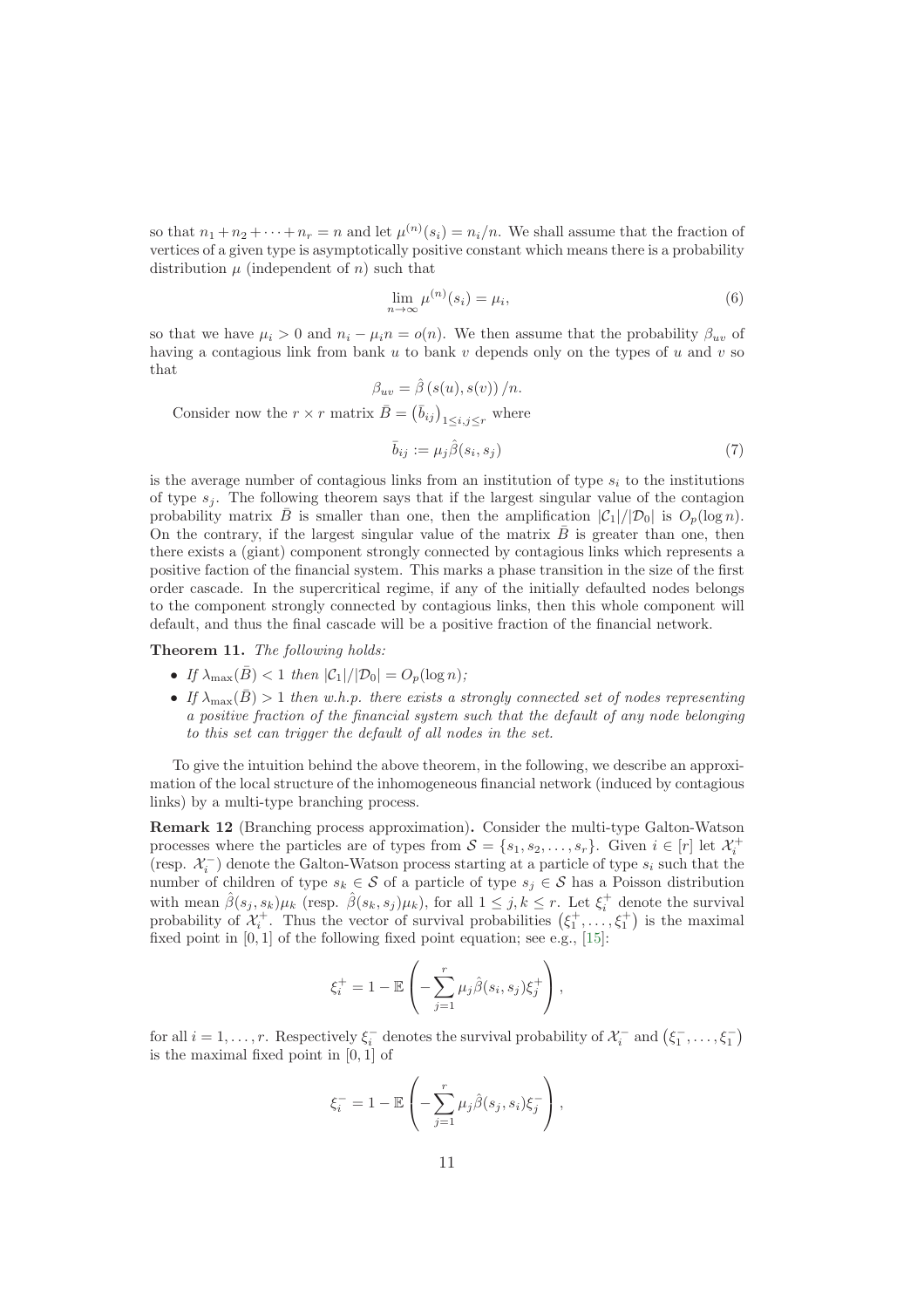for all  $i = 1, \ldots, r$ . We then let  $\xi^* = \sum_{i=1}^r \xi_i^+ \xi_i^-$ . The main result of [17] is that if  $\overline{B}$  is an irreducible matrix then the size of the strongly connected giant component in finite-type inhomogeneous random graphs is given by  $\xi^* n + o(n)$  w.h.p..

In the following example, we consider the particular case of a core-periphery economy. Recent empirical evidence suggests that financial networks exhibit a core-periphery network structure, the core being highly interconnected and peripheral banks having few connections only with banks in the core, see e.g., [30]. The previous theorem gives in this case a simple and testable condition for the network to be resilient.

Example 13 (Core-periphery structure). Suppose that we have a financial network in which there are  $n_C$  banks of type C or "core" and  $n_P$  banks of type P or "periphery" with  $n_C + n_P = n$ ,  $n_C/n \rightarrow \mu_C$  and  $n_P/n \rightarrow \mu_P$  as  $n \rightarrow \infty$ . Suppose that there are no (contagious) links between any two periphery banks. Then the above theorem implies that if

$$
\mu_C \mu_P \hat{\beta}(C, P) \hat{\beta}(P, C) + \mu_C \hat{\beta}(C, C) < 1,
$$

then the size of the first order cascade is small and we have  $|\mathcal{C}_1|/|\mathcal{D}_0| = O_p(\log n)$ .

### 4.2 The general case

In this section we extend the result of Theorem 11 to a much more general setting where the type space S is a separable metric space. For  $A \subseteq S$ ,  $\mu^{(n)}(A)$  denotes the proportion of banks having a type in A. Writing  $s_i = s_i^{(n)}$  for the type of bank  $i \in [n]$ , and  $\delta_s$  for the measure consisting of a point mass of weight 1 at s, and

$$
\mu^{(n)}:=\frac{1}{n}\sum_{i=1}^n \delta_{s_i}
$$

for the empirical distribution of the types of banks, we shall assume that  $\mu^{(n)}$  converges (in probability in case that  $s_i$  are random) to  $\mu$  as  $n \to \infty$ . The convergence condition  $\mu^{(n)} \to \mu$  means exactly that for every  $\mu$ -continuity set A,

$$
\mu^{(n)}(A) := \# \{ i : s_i^{(n)} \in A \} / n \to \mu(A).
$$

Example 14. An example of an uncountably infinite type space is given when the types represent the size of the total interbank assets  $A_i$ , the size of total interbank liabilities  $L_i$  and the capital  $C_i$  of each individual bank i in the financial network. We now let the measurable space of types  $S := ([0, \infty)^3, \mathcal{B}([0, \infty)^3)$ , endowed with the Borel sigma-algebra. A type  $(x, y, z) \in S$  is interpreted as the size of interbank assets, interbank liabilities and capital of a bank that has this type. For any  $n$  and sequence of assets, liabilities and capital  $(A_i^{(n)}, L_i^{(n)}, C_i^{(n)})_{i \in [n]},$  we write

$$
F^{(n)}(x, y, z) := \# \{ i \in [n], A_i^{(n)} \le x, L_i^{(n)} \le y, C_i^{(n)} \le z \} / n.
$$

We then need to assume that  $F^{(n)}$  converges weakly as the size of the network tends to  $\infty$ , i.e, there is a distribution function  $F : [0, \infty)^3 \to [0, 1]$  such that for all  $(x, y, z)$  at which F is continuous  $\lim_{n\to\infty} F^{(n)}(x,y,z) = F(x,y,z)$ .

We shall assume that the probability  $\beta_{ij}$  of having a contagious link from i to j depends only on the types of  $i$  and  $j$ . Namely (in our general model) we consider a kernel

$$
\hat{\beta} = \hat{\beta}^{(n)} : \mathcal{S}^2 \to [0, \infty),
$$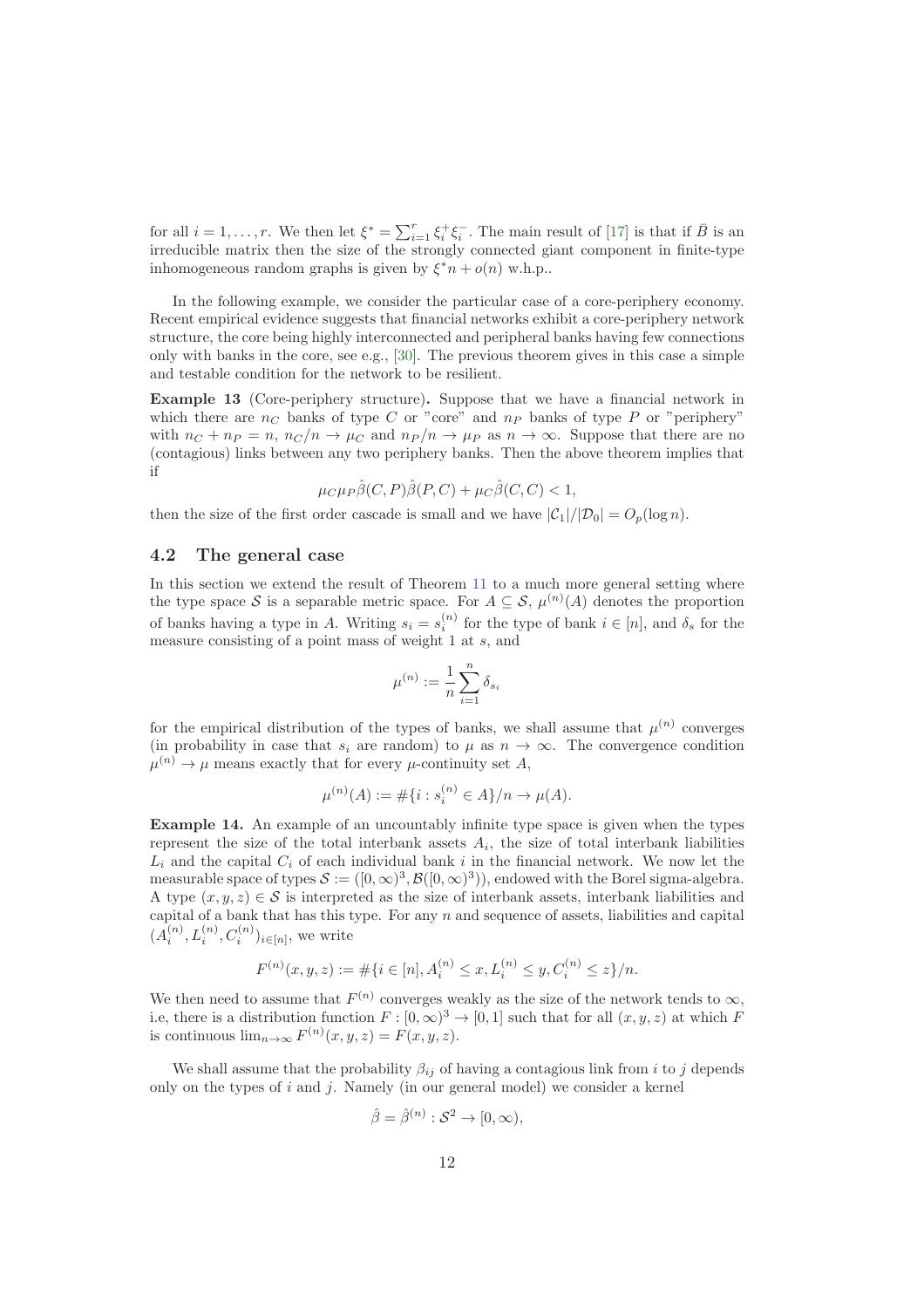where for  $i, j \in [n]$ , the probability of having a contagious link from i with type  $s_i$  to j with type  $s_j$  is given by  $\hat{\beta}(s_i, s_j)/n$  independently of all other pairs i, j.

We say that a kernel  $\hat{\beta}$  is *graphical* on a vertex space  $V = (\mathcal{S}, \mu, (s_1, \ldots, s_n))$  if the following conditions hold:

- (i)  $\hat{\beta}$  is continuous on  $S \times S$ ;
- (ii)  $\hat{\beta} \in \mathcal{L}^1(\mathcal{S} \times \mathcal{S});$
- (iii)  $\frac{1}{n} \sum_{i,j \in [n]} \hat{\beta}(s_i, s_j) \longrightarrow \int_{\mathcal{S}} \int_{\mathcal{S}} \hat{\beta}(s, s') \mu(ds') \mu(ds').$

We assume that  $\hat{\beta}$  is graphical in the following. Similar to the case of non directed inhomogeneous random graphs, see [21], the number of outgoing (resp. incoming) contagious links belonging to a vertex of a given type x is asymptotically distributed as a Poisson random variable with a mean  $\lambda^+(x)$  (reps.  $\lambda^-(x)$ ) where

$$
\lambda^{+}(x) := \int_{\mathcal{S}} \hat{\beta}(x, y)\mu(dy) \text{ and } \lambda^{-}(x) := \int_{\mathcal{S}} \hat{\beta}(y, x)\mu(dy). \tag{8}
$$

Given a kernel  $\hat{\beta}$  on a ground space  $(S, \mu)$ , let  $T^+_{\hat{\beta}}$  and  $T^-_{\hat{\beta}}$  be the integral operators on  $(\mathcal{S}, \mu)$  with kernel  $\hat{\beta}$ , defined by

$$
(T_{\hat{\beta}}^+ f)(x) \quad := \quad \int_{\mathcal{S}} \hat{\beta}(x, y) f(y) \mu(dy), \tag{9}
$$

$$
(T_{\hat{\beta}}^{-} f)(x) \quad := \quad \int_{\mathcal{S}} \hat{\beta}(y, x) f(y) \mu(dy), \tag{10}
$$

for any (measurable) function f such that this integral is defined (finite or  $+\infty$ ) for almost every (a.e.) x. Note that if  $\hat{\beta} \in \mathcal{L}^1(\mathcal{S} \times \mathcal{S})$ , as we shall assume throughout, then  $T^{\pm}_{\hat{\beta}} f$  is also defined for every bounded f; in this case  $T^{\pm}_{\hat{\beta}} f \in \mathcal{L}^1(\mathcal{S})$  and thus  $T^{\pm}_{\hat{\beta}} f$  is finite a.e.

We define

$$
||T_{\hat{\beta}}^{+}|| := \sup \left\{ ||T_{\hat{\beta}}^{+}f||_{2} : f \ge 0, ||f||_{2} \le 1 \right\} \le \infty.
$$
 (11)

The following theorem shows that, in the general case, the resilience of the financial network can be characterized using the norm of the operator  $T_{\hat{\beta}}^{+}$ .

Theorem 15. *The following holds:*

- *If*  $||T_{\hat{\beta}}^{+}|| < 1$  *then*  $|\mathcal{C}_1|/|\mathcal{D}_0| = O_p(\log n)$ ;
- *If*  $||T_{\hat{\beta}}^{+}|| > 1$  *then with high probability, there exists a strongly connected set of nodes representing a positive fraction of the financial system such that the default of any node belonging to this set can trigger the default of all nodes in the set.*

Similarly to the finite-type case, we can give the intuition behind the above theorem by looking at the following multi-type branching process. The survival probability for the multi-type branching process is determined in terms of the operator  $1 - \exp(-T_{\hat{\beta}}^+ f)$ .

Remark 16 (Branching process approximation). Consider the multi-type Galton-Watson branching process  $\mathcal{X}_s^+$  (reps.  $\mathcal{X}_s^-$ ) associated to  $(\mathcal{S}, \mu, \hat{\beta})$ . This starts with a single particle whose type is s. Each particle of type  $x$  has a set of children whose types are distributed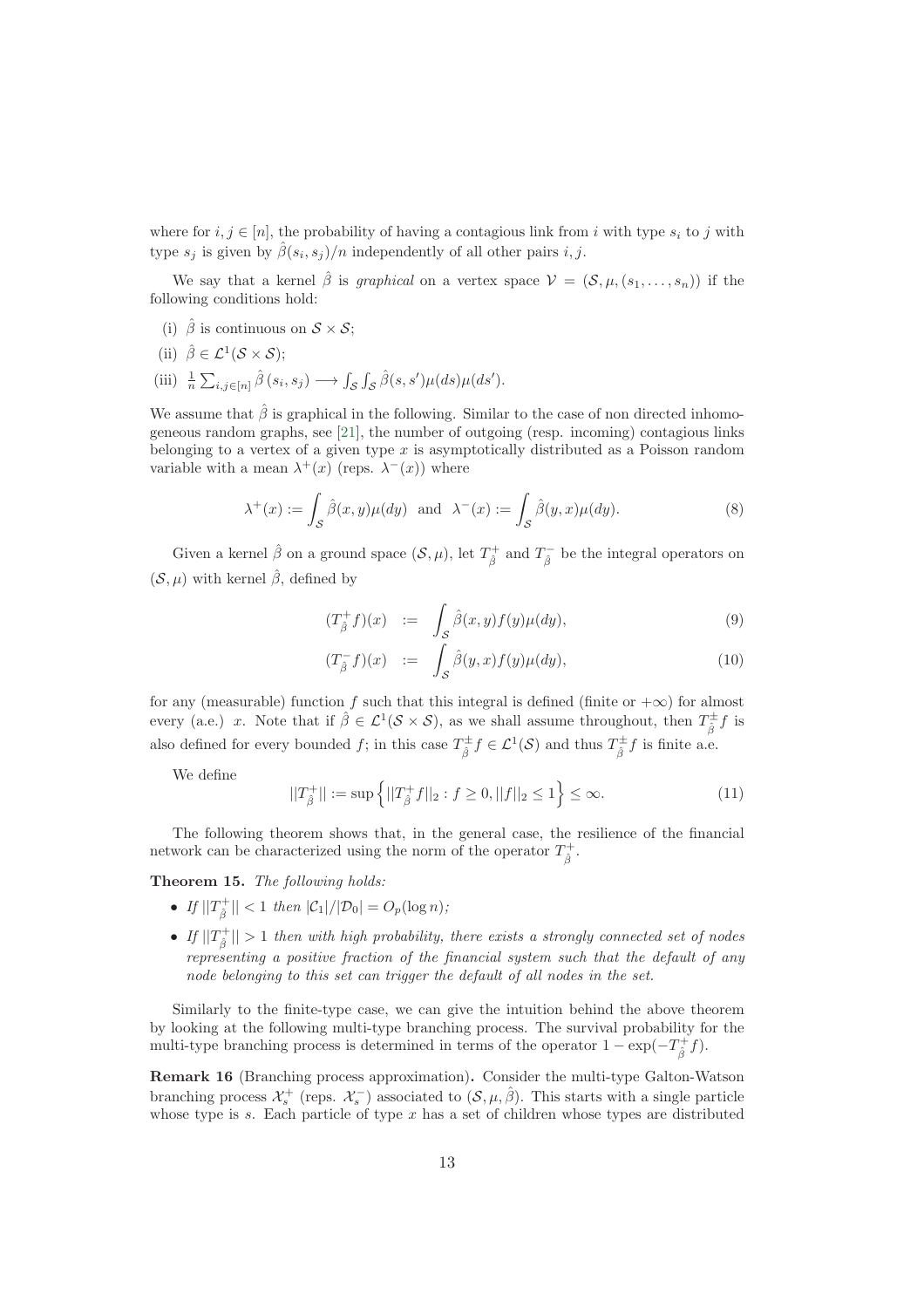as a Poisson process on S with intensity  $\hat{\beta}(x, y)d\mu(y)$  (resp.  $\hat{\beta}(y, x)d\mu(y)$ ). In other words, the number of children with types in a subset  $A \subseteq S$  has a Poisson distribution with mean  $\int_A \hat{\beta}(x, y) d\mu(y)$ , and these numbers are independent for disjoint sets A and for different  $J_A \rightarrow (\alpha, y) \mu \mu(y)$ , and these numbers are independent for disjoint sets 21 and for different<br>particles; see [21]. Let  $\xi^+(s)$  (reps.  $\xi^-(s)$ ) be the survival probability for the branching process  $\mathcal{X}_s^+$  (reps.  $\mathcal{X}_s^-$ ). We define the operators  $\Phi_{\hat{\beta}}^+$  and  $\Phi_{\hat{\beta}}^-$  by

$$
\Phi_{\hat{\beta}}^{\pm} f = 1 - \exp\left(-T_{\hat{\beta}}^{\pm} f\right),\tag{12}
$$

for  $f \geq 0$ . Note that for such f we have  $0 \leq T^{\pm}_{\hat{\beta}} f \leq \infty$ , and thus  $0 \leq \Phi^{\pm}_{\hat{\beta}} f \leq 1$ . The survival probabilities  $\xi^+(s)$  and  $\xi^-(s)$  are the maximal fixed point of the non-linear operators  $\Phi^+_{\hat{\beta}}$ and  $\Phi_{\hat{\beta}}^-$  respectively; see [21]. We then set

$$
\xi^* = \int_{\mathcal{S}} \xi^+(s)\xi^-(s)\mu(ds). \tag{13}
$$

The results of [21, 17] show that the size of the strongly connected giant component in (general) inhomogeneous random graphs is given by  $\xi^* n + o(n)$  with high probability if the kernel  $\hat{\beta}$  on a ground space  $(S, \mu)$  is irreducible; a kernel  $\hat{\beta}$  on a ground space  $(S, \mu)$  is reducible if there exists  $A \subset S$  with  $0 \leq \mu(A) \leq 1$  such that  $\hat{\beta} = 0$  a.e. on  $A \times (S/A)$ , and irreducible otherwise.

### 5 Final size of default cascades in large networks

In the previous section we characterized the size of the first-order contagion  $|\mathcal{C}_1|$  when the skeleton of contagious links is drawn from an inhomogenous random graph. We now turn our attention to the final set of defaults  $\mathcal{D}_{n-1}$  and we characterize its size.

In order to compare our results with previous findings, we first summarize the results in [8], which give limit theorems on the final size of the default cascade. These results hold in an information setting where the distribution of the degree and default threshold of the banks is known. More importantly, these results are now stated under a relaxed condition on the second order moment of the degree distribution; the distribution of degrees may now have infinite variance, as is the case in many real-world networks.

We then consider the case of power-law degree distribution of financial institutions and state a theorem which shows that if the size of  $C_1$  (and the number of outgoing links from  $C_1$  to the rest of the network) is smaller than some critical parameter then the final size of cascade will be small.

### 5.1 Limit theorems

Similarly as in the previous section, we assume that we have only partial information about the financial network and in particular on the matrix  $L_{ij}$ . Namely we assume that for each institution  $i \in [n]$ , we are given the number of its creditors denoted by

$$
d_{\text{out}}^{(n)}(i) := \#\{j \in [n] : L_{ij} > 0\},\
$$

and the number of its debtors denoted by

$$
d_{\text{in}}^{(n)}(i) := \#\{j \in [n] : L_{ji} > 0\}.
$$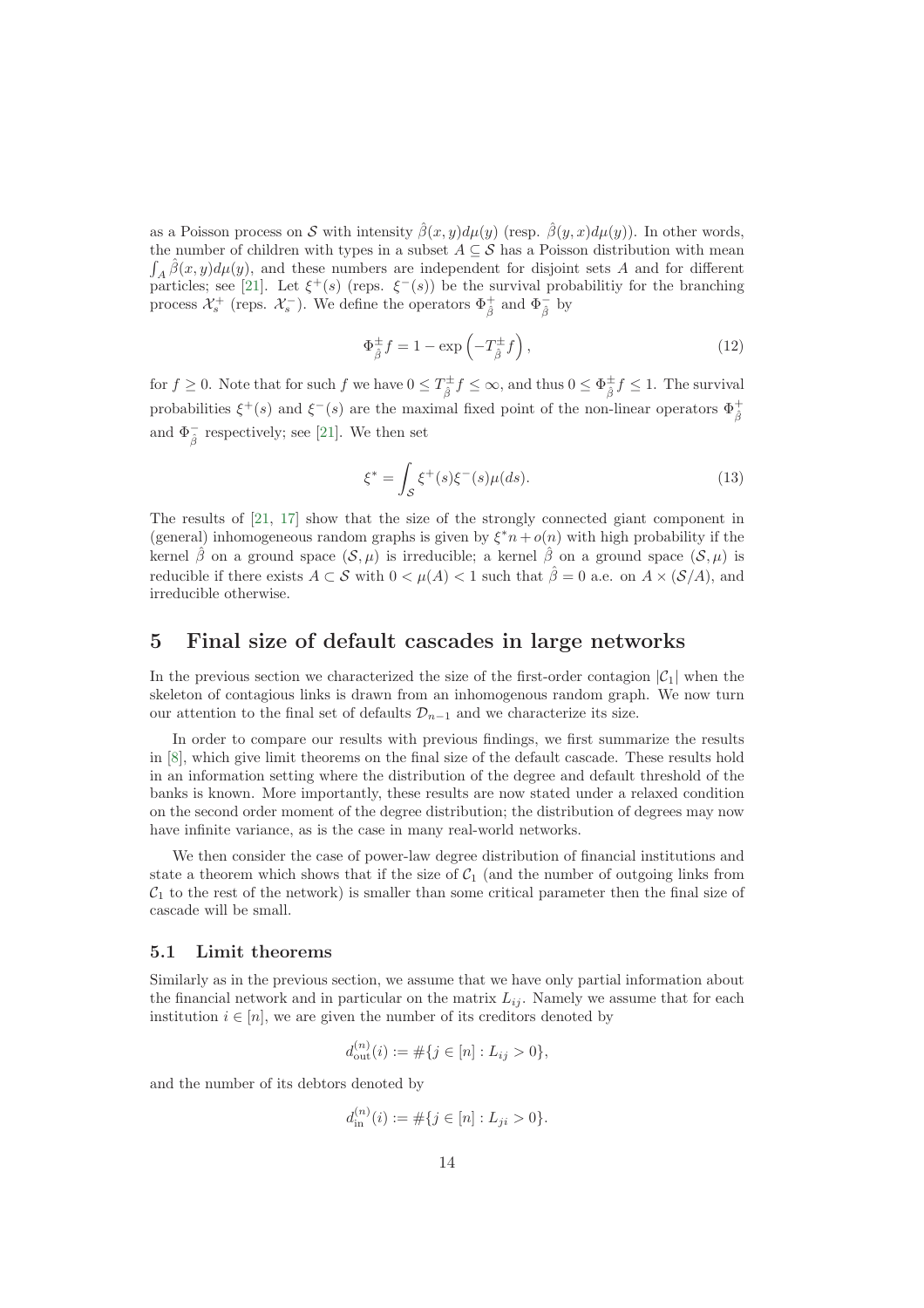The empirical distribution of the degrees is denoted by  $\mu^{(n)}$  which is assumed to converge to some probability distribution  $\mu$  with finite average  $\lambda$  as  $n \to \infty$ ; (for all  $j, k \in \mathbb{N}$ )

$$
\mu^{(n)}(j,k) := \# \left\{ i \in [n] \mid d_{\text{in}}^{(n)}(i) = j, d_{\text{out}}^{(n)}(i) = k \right\} \to \mu(j,k),\tag{14}
$$

and,

$$
\lambda := \sum_{j,k} j\mu(j,k) = \sum_{j,k} k\mu(j,k) \in (0,\infty).
$$
 (15)

Moreover, we need to assume that (as  $n \to \infty$ )

$$
\sum_{j,k} j\mu^{(n)}(j,k) = \sum_{j,k} k\mu^{(n)}(j,k) \to \lambda.
$$
 (16)

Assume now that for each institution  $i \in [n]$ , we are given the set of non-zero elements of the  $i$ -th column of the liability matrix  $L$  which is given by

$$
L_{\text{in}}(i) = \{L_{ji} \mid L_{ji} > 0\}.
$$

We then consider the random financial network which captures this data for each node and is constructed by configuration model: associate to each node i, two sets:  $H_{\text{out}}(i)$ representing its out-going half-edges, and  $H_{\text{in}}(i)$  representing its in-coming half-edges, with  $|H_{\text{out}}(i)| = d_{\text{out}}^{(n)}(i)$ , and  $|H_{\text{in}}(i)| = d_{\text{in}}^{(n)}(i)$ . Moreover the elements in the set  $L_{\text{in}}(i)$  are assigned (randomly) to each incoming half-edges. Let  $H_{\text{out}} = \bigcup_{i \in [n]} H_{\text{out}}(i)$  and  $H_{\text{in}} = \bigcup_i H_{\text{in}}(i)$ . A *configuration* is a matching of  $H_{\text{out}}$  with  $H_{\text{in}}$ . When an out-going half-edge  $\bigcup_i H_{\text{in}}(i)$ . A *configuration* is a matching of  $H_{\text{out}}$  with  $H_{\text{in}}$ . When an out-going half-edge of node i is matched with an in-coming half-edge of node j, a directed edge from i to j appears in the graph. The *configuration model* is the random directed multigraph which is uniformly distributed across all configurations. Observe that the self-loops may occur, these become rare as  $n \to \infty$ . It is easy to see conditional on the multigraph being simple graph, we obtain a uniformly distributed random graph with these given degree sequences; see [8].

The sequences of continuous liabilities, external assets, deposits and external shocks are mapped into discrete sequences representing the default threshold for each institution, with the result of this mapping represented by the quantities  $p^{(n)}(j, k, \theta)$ . These are assumed to converge to some distribution

$$
p^{(n)}(j,k,\theta) \to p(j,k,\theta),
$$

where the limit distribution can be interpreted as the fraction of banks with degree  $(j, k)$ that default exactly after  $\theta$  debtor defaults; see [8] for more details.

**Remark 17.** Under the assumption that  $R_{ij}$  are i.i.d. with support on  $[R, \overline{R}]$  for all i, j, it is easy to see that the number of contagious links of each node can be drawn independently of the matching in the configuration model. Indeed, when the set  $L<sub>in</sub>(i)$  is assigned to the incoming half-edges, the number of contagious incoming half-edges of bank i is given by a random variable

$$
N_i := \sum_{\ell_k \in L_{\text{in}}(i)} \mathbb{1}_{(1-R_k)\ell_k > C(i)},
$$

with  $R_k$  a random variable with value in  $(R, \overline{R})$ , with the same distribution as all recovery rates  $R_{ij}$ . We then have (for large n)

$$
\beta_{ij} \approx \frac{d_{\text{out}}(i)}{\sum_{k=1}^n d_{\text{out}}(k)} \mathbb{E}(N_j) \approx \frac{d_{\text{out}}(i)d_{\text{in}}(j)}{\sum_{k=1}^n d_{\text{out}}(k)} p(d_{\text{in}}(j), d_{\text{out}}(j), 1).
$$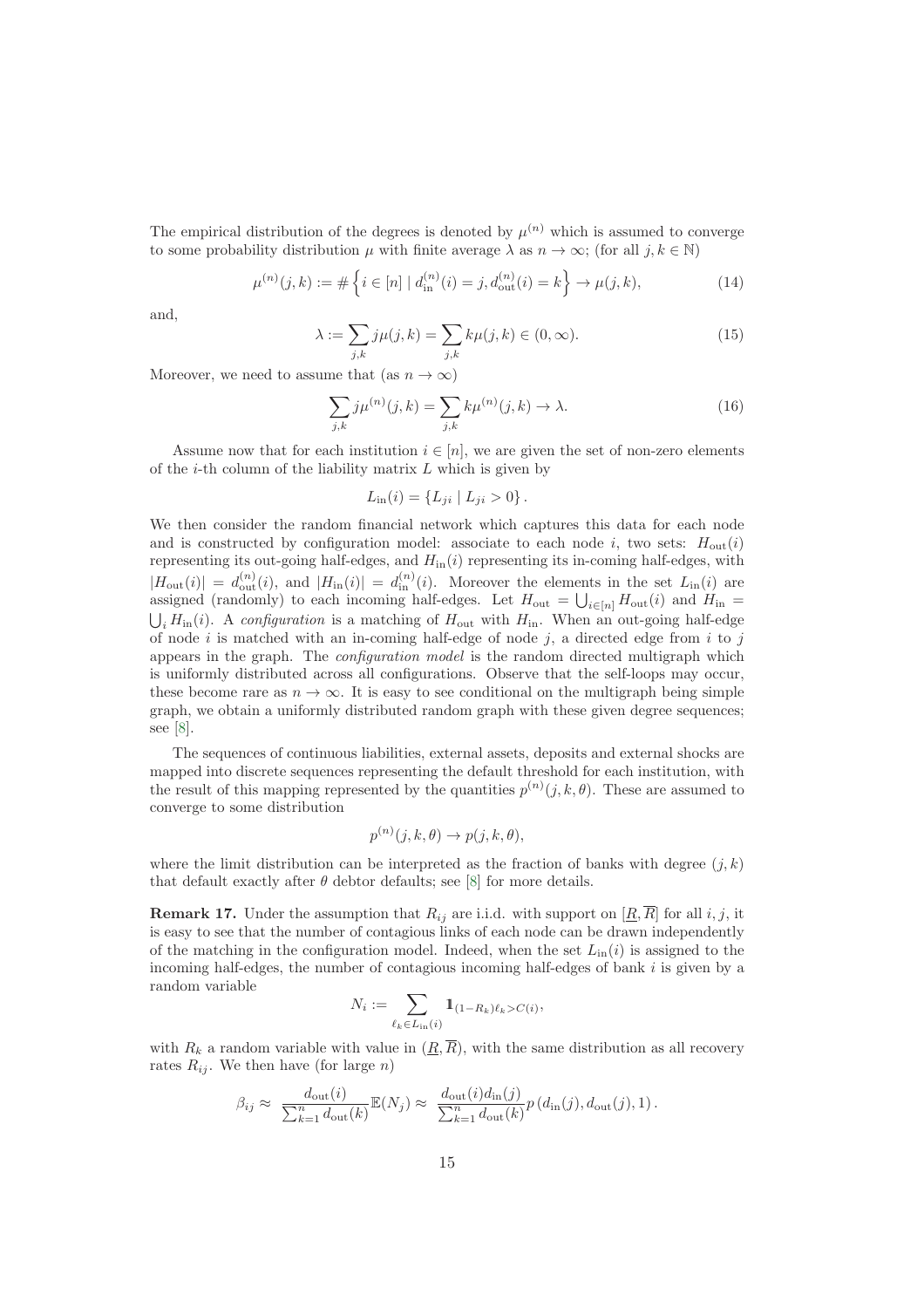We define the function  $I : [0, 1] \rightarrow [0, 1]$  as

$$
I(\pi) := \sum_{j,k,\theta} \frac{k\mu(j,k)}{\lambda} p(j,k,\theta) \mathbb{P}(\text{Bin}(j,\pi) \ge \theta),\tag{17}
$$

and let  $\pi^*$  be the smallest fixed point of I in [0, 1].

The following theorem proved in [8] gives the asymptotic size of contagion. In order to ensure that with positive probability the graph is simple in the limit, we assumed in [8] a condition of finite second order moment for the degree distribution. However, the proof in [8] for the following two theorems does not require this condition, so here it is relaxed.

Theorem 18. *We have:*

• *If*  $\pi^* = 1$  *then asymptotically all nodes default during the cascades:* 

$$
\frac{|\mathcal{D}_{n-1}|}{n} \xrightarrow{p} 1.
$$

• If  $\pi^*$  < 1 and furthermore  $\pi^*$  is a stable fixed point of I ( $I'(\pi^*) \neq 1$ ), then

$$
\frac{|\mathcal{D}_{n-1}|}{n} \xrightarrow{p} J(\pi^*) := \sum_{j,k,\theta} \mu(j,k) p(j,k,\theta) \mathbb{P}(\text{Bin}(j,\pi^*) \ge \theta).
$$

We define as the *resilience measure* the following function of the network's features, which takes values in  $(-\infty, 1]$ :

$$
1 - \sum_{j,k} \frac{jk}{\lambda} \mu(j,k) p(j,k,1).
$$

The second theorem of [8] is the following.

Theorem 19. *The response of the financial network to the initial default of a small number of nodes depends on its intrinsic frailty in the following way:*

- If the resilience measure is positive and moreover  $\sum_{j,k} j k \mu(j,k) < \infty$ , then w.h.p. for any finite set  $\mathcal{D}_0$ , the final fraction of defaults is negligible.
- *If the resilience measure is negative, then there exists a strongly connected set of nodes representing a positive fraction of the financial system such that, w.h.p. any node belonging to this set can trigger the default of all nodes in the set.*

We now suppose that the resilience condition given by above theorem is satisfied so that the resilience measure is positive and we have  $\sum_{j,k} \frac{jk}{\lambda} \mu(j,k) p(j,k,1) < 1$ , and assume that only a small fraction  $\epsilon$  of all nodes represent fundamental defaults, i.e.,  $p(j, k, 0) = \epsilon$  for all  $j, k \in [n]$ . As a corollary of Theorem 18 we have:

Corollary 20. *Assume that the resilience condition is satisfied and moreover we have*  $\sum_{j,k} j k \mu(j,k) < \infty$ . When a small fraction  $\epsilon$  of all nodes represent fundamental defaults, *we have*

$$
\frac{|\mathcal{D}_{n-1}|}{n} \xrightarrow{p} \epsilon \underbrace{(1 + \frac{\sum_{j,k} j\mu(j,k)p(j,k,1)}{1 - \sum_{j,k} \frac{\mu(j,k)jk}{\lambda}p(j,k,1)})}_{\text{Amplification}} + o(\epsilon). \tag{18}
$$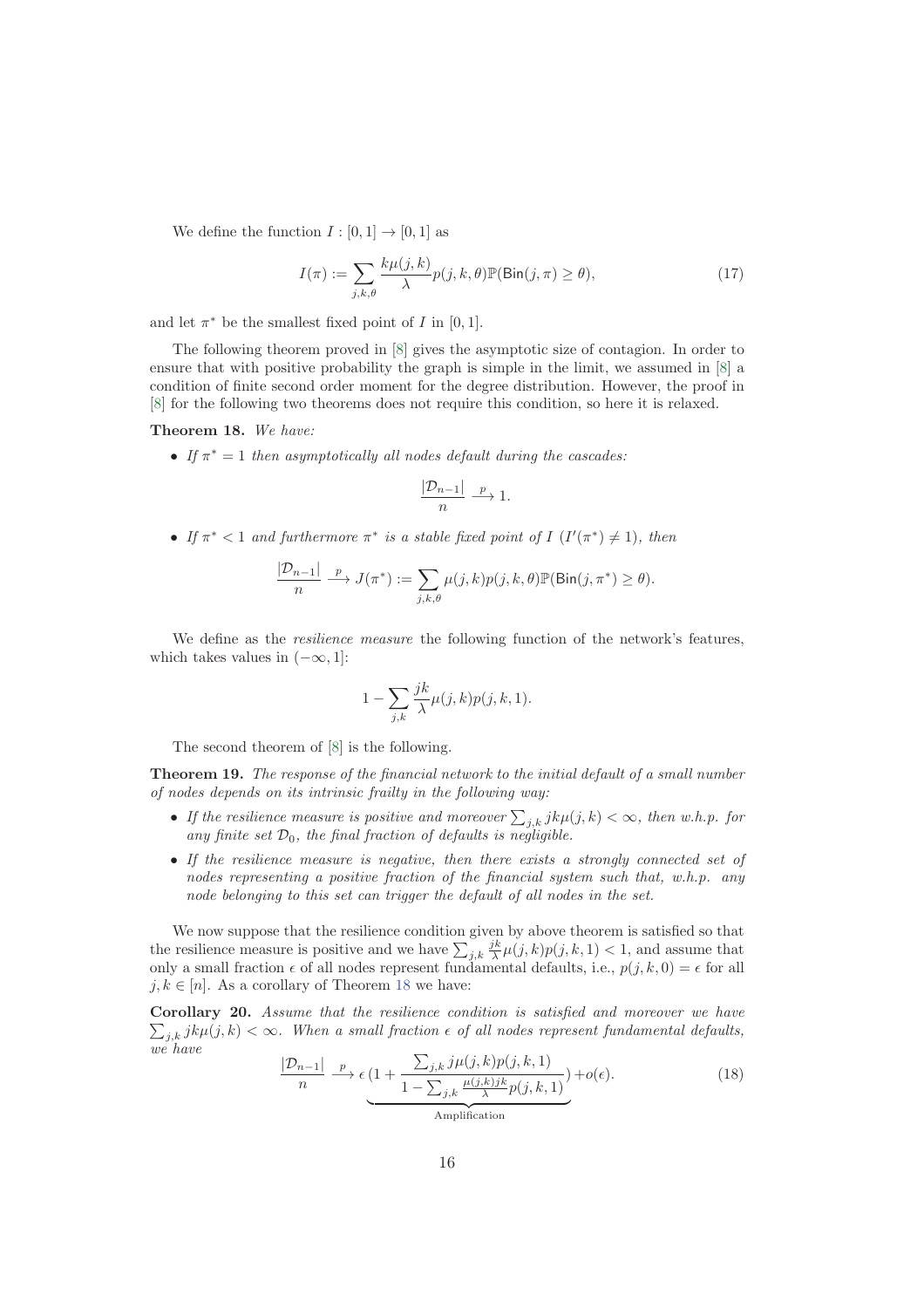Note that the above corollary requires that  $\sum_{j,k} j k \mu(j,k) < \infty$ . In [8] this is implied by the condition of finite second order moment for the degree distribution. Thus, under the resilience condition, assuming that  $\sum_{j,k} j k \mu(j,k) < \infty$ , gives a finite amplification of defaults given by (18). On the other hand, if  $\sum_{j,k} j k \mu(j,k) = \infty$  (as is the case for many real-world networks) then the resilience condition is still a necessary condition for the resilience of the financial network. In this case, as we show below, a positive small fraction of initial defaults may still trigger a large cascade under certain conditions.

This is the object of a new result of this paper that we state below. Consider the case when  $\sum_{j,k} j k \mu(j,k) = \infty$  and suppose there is a fraction of banks with a finite threshold to default and at the same time with a large number of creditors and debtors. Then these banks will amplify the initial defaults: Their large number of incoming links will likely be connected to multiple initially defaulted banks and thus these banks reach their default threshold. Moreover, these banks have at the same time a large out-degree and thus they will increase the rate of the epidemics' spread.

**Corollary 21.** *Assume that for some*  $\Theta \in \mathbb{N}$ ,  $\gamma \in \mathbb{R}^+$  *and*  $\beta \in (2,3)$ *:* 

$$
\sum_{k} \sum_{\theta=1}^{\Theta} k \mu(j,k) p(j,k,\theta) \ge \gamma j^{-\beta+1}
$$

*for all*  $j \in \mathbb{N}$ *. Then there exists*  $\hat{\pi} > 0$  *the smallest* **positive** *solution of* 

$$
\pi = \sum_{j,k} \sum_{\theta \ge 1} \frac{k \mu(j,k)}{\lambda} p(j,k,\theta) \mathbb{P}(\text{Bin}(j,\pi) \ge \theta)
$$
\n(19)

such that, for  $\epsilon$  small enough and n large enough, the final fraction of defaults is given by  $J(\hat{\pi}) > 0$ *. Namely, for all*  $\delta > 0$  *there exists*  $n(\delta)$  *and*  $\epsilon(\delta)$  *such that for all*  $n > n(\delta)$  *and*  $\epsilon < \epsilon(\delta)$  *we have* 

$$
\mathbb{P}\left(|\frac{|\mathcal{D}_{n-1}|}{n} - J(\hat{\pi})| < \delta\right) > 1 - \delta.
$$

The above corollary shows a jump discontinuity at 0 for the final size of the cascade when  $\sum_{k} \sum_{\theta=1}^{S} k \mu(j, k) p(j, k, \theta) \ge \gamma j^{-\beta+1}$  for all  $j \in \mathbb{N}$ . In particular this condition implies that (since  $\beta \in (2,3)$ )

$$
\sum_{j,k} j k \mu(j,k) \ge \gamma \sum_j j^{-\beta+2} = \infty.
$$

Of course, the interest of this result is the case  $\Theta > 1$ , since when  $\Theta = 1$  we already know with this condition the network is not resilient. Note that in the fixed point equation (19), the threshold runs over  $\theta \geq 1$  contrary to the fixed point of the function I in Theorem 18. Corollary 21 states that as the fraction of banks with  $\theta = 0$  tends to zero, the number of banks that default (which have a threshold  $\theta > 0$ ) represents a positive fraction of the system. We also give a precise value for this final fraction of defaults.

Given that a small fraction of defaults may lead to a large number of defaults, the natural question is to give sufficient conditions on the number of initial defaults and the set of banks touched by the first order cascade such that the fraction of final defaults is small, i.e.,  $o(n)$ . In the next section, we give such a condition for the case of power law random graphs with parameter  $\beta \in (2,3)$ , whose second moment of the degree distribution diverges.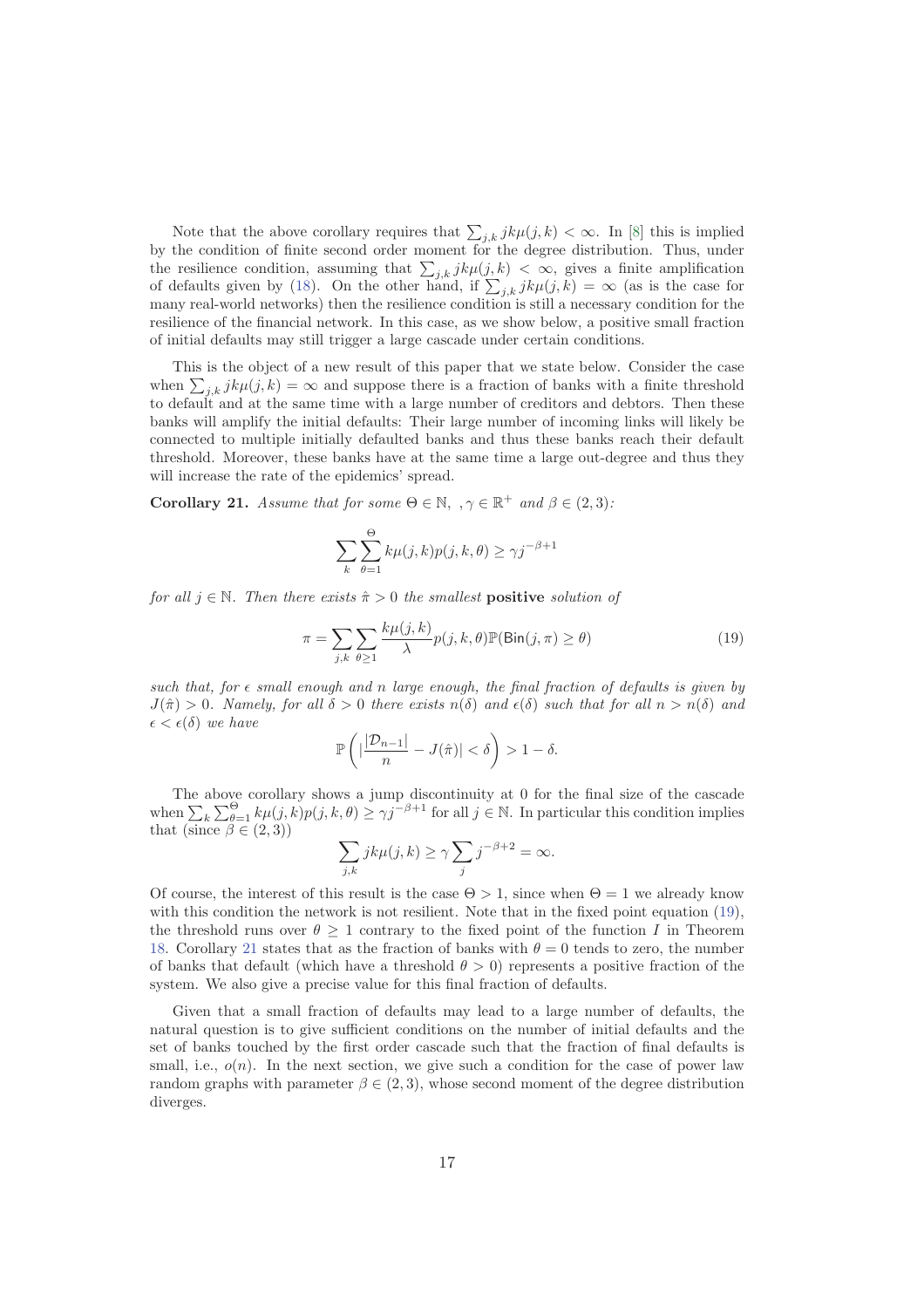#### 5.2 Power-law random graphs

This section focuses on the special case of degree distribution of financial institutions, namely those following a power law distribution. In particular, we consider a random graph model that is asymptotically equivalent to a model considered by Chung and Lu [26], and is a special case of the inhomogeneous random graph model studied in the previous section.

In order to define the model we consider for any  $n \in \mathbb{N}$  the vertex set [n]. Each vertex i is assigned two positive weights  $\bar{d}_{\text{out}}^{(n)}(i)$  and  $\bar{d}_{\text{in}}^{(n)}(i)$  which represent the expected out degree and the expected in degree of each institution  $i \in [n]$ . We assume that  $\sum_{i=1}^{n} \bar{d}_{out}^{(n)}(i) =$  $\sum_{i=1}^{n} \bar{d}_{\text{in}}^{(n)}(i)$  and we set

$$
W_n = \sum_{i=1}^n \bar{d}_{\text{out}}^{(n)}(i) = \sum_{i=1}^n \bar{d}_{\text{in}}^{(n)}(i).
$$

In our random graph model, the event of including the link  $\{i \rightarrow j\}$  in the resulting graph is independent of the inclusion of any other links, and its probability equals

$$
p_{i \to j} = \min\left\{\frac{\bar{d}_{\text{out}}(i)\bar{d}_{\text{in}}(j)}{W_n}, 1\right\}.
$$
\n(20)

The degree sequence of the resulting graph follows a power law with high probability, provided that the sequence of weights follows a power law (see [48] for a detailed discussion). Such random graphs are also characterized as *ultra-small worlds*, due to the fact that the typical distance of two vertices that belong to the same component is  $O(\log \log n)$ ; see e.g., [26] or [48].

For any  $n \in \mathbb{N}$  and any sequence of expected degrees  $\mathbf{d} = \mathbf{d}(n)$  we write

$$
F^{(n)}(x,y) = n^{-1} \sum_{i=1}^{n} \mathbf{1} \left[ \bar{d}_{in}(i) \le x, \ \bar{d}_{out}(i) \le y \right], \ \ \forall x, y \in [0, \infty)
$$

for the empirical distribution function of the expected degrees of a vertex chosen uniformly at random.

We will assume that  $F_n$  satisfies the following two conditions:

- There is a distribution function  $F : [0, \infty) \times [0, \infty) \to [0, 1]$  such that for all  $x, y$  at which F is continuous  $\lim_{n\to\infty} F^{(n)}(x,y) = F(x,y);$
- Let  $(D_{\text{in}}^{(n)}, D_{\text{out}}^{(n)})$  be random variables with distribution function  $F^{(n)}$ , and let  $(D_{\text{in}}, D_{\text{out}})$ be random variables with distribution function  $F$ , we have

$$
\lim_{n \to \infty} \mathbb{E}[D_{\text{in}}^{(n)}] = \lim_{n \to \infty} \mathbb{E}[D_{\text{out}}^{(n)}] = \mathbb{E}[D_{\text{in}}] = \mathbb{E}[D_{\text{out}}] =: \lambda.
$$

These conditions guarantee two important properties. First, the expected degree of a random vertex is approximately distributed as a random variable that follows a certain distribution. Second, this variable has finite mean and therefore the resulting graph has bounded average degree.

We define the empirical distribution of the expected in degrees as

$$
F_{\text{in}}^{(n)}(x) = n^{-1} \sum_{i=1}^{n} \mathbf{1} [\bar{d}_{\text{in}}(i) \leq x], \ \ \forall x \in [0, \infty).
$$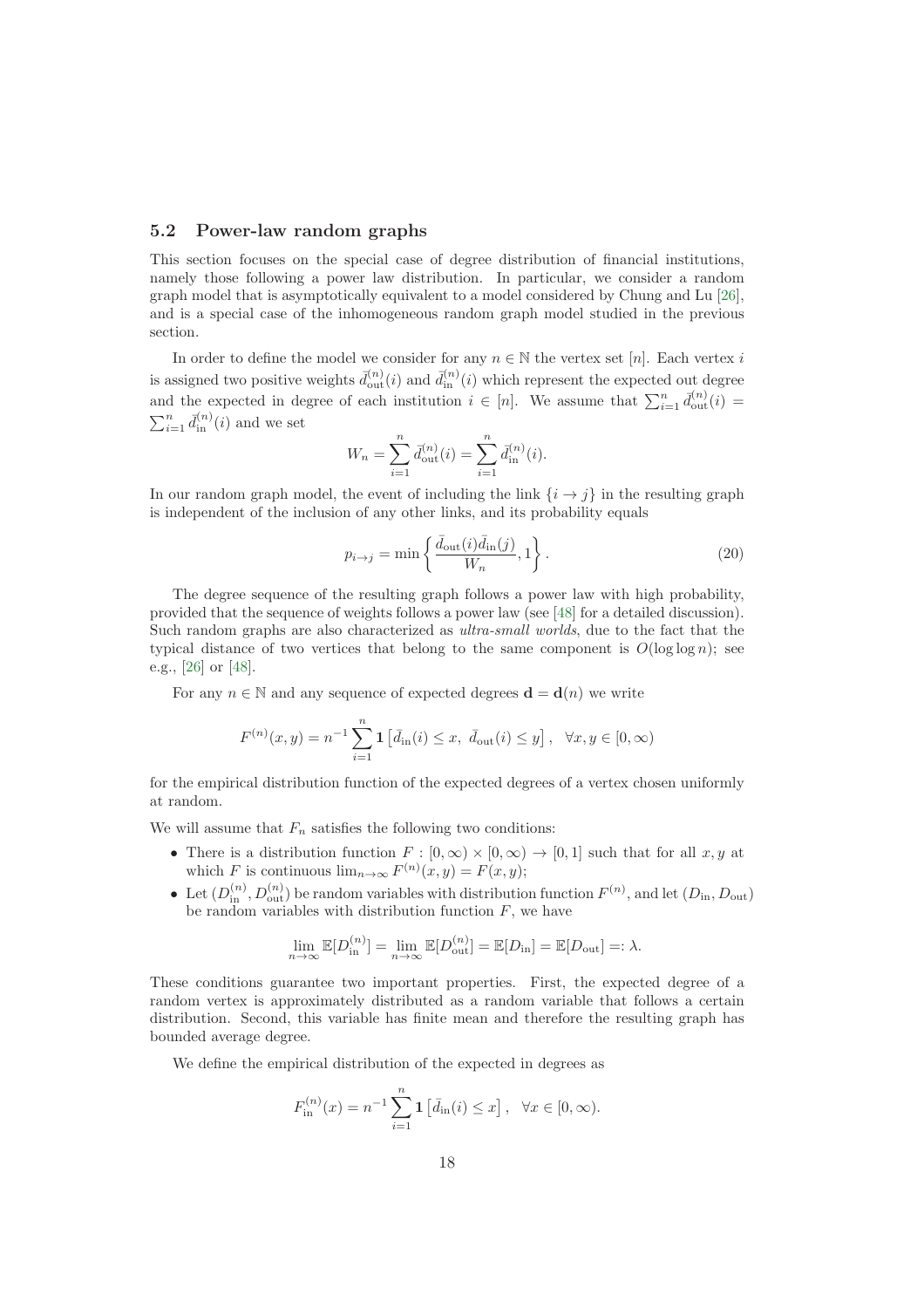We now assume that  $(\bar{d}_{in}(i))_{i\in[n]}$  follows a power law distribution with parameter  $\beta \in (2,3)$ . This is described by the following condition:

There are  $0 < \gamma_1 < \gamma_2$ ,  $x_0 > 0$  and  $0 < \zeta$  such that for all  $x_0 \le x \le n^{\zeta}$ 

$$
\gamma_1 x^{-\beta+1} \le 1 - F_{\text{in}}^{(n)}(x) \le \gamma_2 x^{-\beta+1},
$$

and  $F_{\text{in}}^{(n)}(x) = 0$  for  $x < x_0$ , but  $F_{\text{in}}^{(n)}(x) = 1$  for  $x > n^{\zeta}$ .

Note that according to above definition, for  $\zeta > 1/(\beta - 1)$ , we have  $n(1 - F_{\text{in}}^{(n)}(n^{\zeta})) = 0$ , since  $1 - F_{\text{in}}^{(n)}(n^{\zeta}) \le \gamma_2 n^{-\zeta(\beta - 1)} = o(n^{-1})$ . Thus we assume  $\zeta \le 1/(\beta - 1)$  in the following.

The main result of this section is the following theorem which shows that if the size of  $C_1$  is sufficiently small, then the contagion process will not go beyond  $C_1$ . In other words it is sufficient to understand a topological property of the network, namely the size of the set  $C_1$ , to understand its cascading behavior.

**Theorem 22.** *If*  $\sum_{i \in C_1} \bar{d}_{out}(i) \ll d_c(n) := n^{\frac{1-\zeta(3-\beta)}{2}}$  then w.h.p.  $\mathcal{D}_{n-1} = \mathcal{C}_1$ .

Note that since  $\zeta \leq 1/(\beta - 1)$  we have  $d_c(n) \geq n^{\frac{\beta-2}{\beta-1}}$  and, in particular, the above theorem implies that if  $\sum_{i \in \mathcal{C}_1} \bar{d}_{\text{out}}(i) \ll n^{\frac{\beta-2}{\beta-1}}$  then w.h.p.  $\mathcal{D}_{n-1} = \mathcal{C}_1$ .

Remark 23. Under some conditions on the degrees and threshold to default of the banks, the above condition becomes necessary for the resilience of financial network. Assume that there exists  $\theta^* \in \mathbb{N}$  (large enough) and  $\epsilon > 0$  (small enough) such that any bank in the network defaults with probability at least  $\epsilon$  when  $\theta^*$  of its creditors (regardless which ones) are in default. Assume moreover that the out degrees and in degrees are highly correlated. Namely, there exists  $K \in \mathbb{N}$  such that for all  $i \in [n]$ :

$$
\frac{1}{K}\bar{d}_{\rm in}(i) \le \bar{d}_{\rm out}(i) \le K\bar{d}_{\rm in}(i).
$$

Then the result of [10] on bootstrap percolation in power law random graphs implies that for  $\zeta > \frac{\theta^*-1}{2\theta^*-\beta+1}$ , a positive fraction of banks will default w.h.p, i.e., there exists  $\alpha > 0$  such that w.h.p.  $|\mathcal{D}_{n-1}| > \alpha n$ , whenever

$$
|\mathcal{C}_1| \gg n^{\frac{\theta^*(1-\zeta)+\zeta(\beta-1)-1}{\theta^*}}.
$$
\n
$$
(21)
$$

In particular when  $\theta^* = 2$  or  $\zeta = 1/(\beta - 1)$  we find that if  $|\mathcal{C}_1| \gg d_c(n)$  then (w.h.p.) a positive fraction of banks will default so that the above condition is necessary.

# 6 Conclusion

In this paper we have proposed different frameworks for testing the possibility of large cascades in financial networks. Our model relies on specifying the first order contagion probabilities. Contagion may occur due to multiple channels, such as balance-sheet insolvency contagion, cash-flow insolvency contagion or highly relevant, contagion due to reliance on the same sources of unstable funding.

Our framework allows for the following specifications of the first order contagion probabilities. Under full observation of the interbank network, the uncertainty comes from the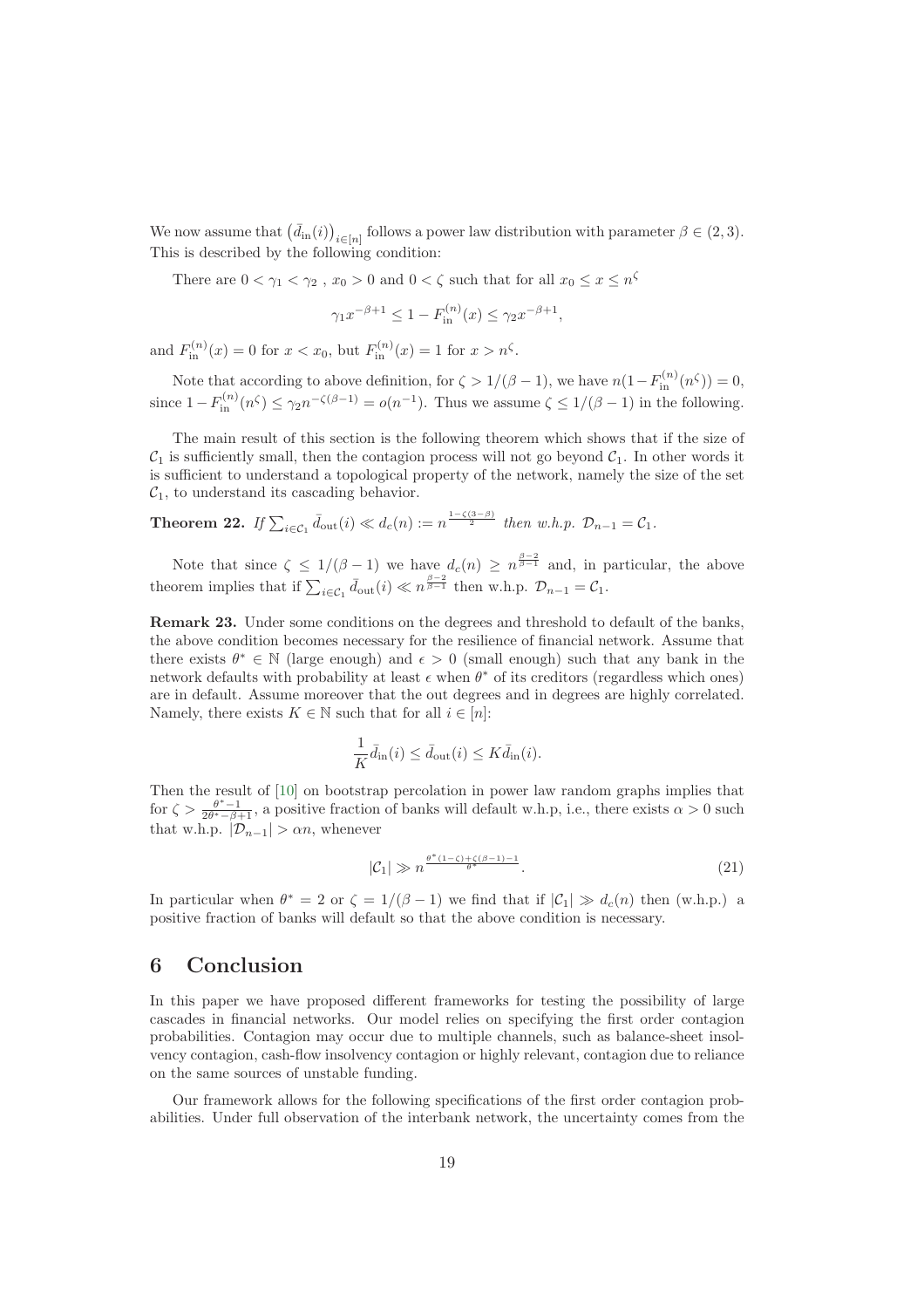recovery rates. In case of insolvency contagion, the contagion probabilities are specified for any pair of banks using a model for the future recovery rates. Under partial observation of the interbank network, the linkages are unobservable and only certain characteristics of the banks are observable, such as capital, aggregate assets, total debt, short term debt, etc. We assume that for any pair of banks, the first-order contagion probability depends on these banks only through their characteristics. Given these probabilities, we derive testable conditions for large cascades.

Our results can be used in a regulatory risk management framework: a (random) financial network is acceptable if it does not allow for large cascades for a set of stress scenarios in which certain characteristics, such as capital or liquidity reserves are stressed. Moreover, our results point to the need to monitor the first order contagion probabilities, and specify capital and liquidity requirements in relation to these probabilities so that the financial network is acceptable.

## References

- [1] D. Acemoglu, V. M. Carvalho, A. Ozdaglar, and A. Tahbaz-Salehi. The network origins of aggregate fluctuations. *Econometrica*, 80(5):1977–2016, 2012.
- [2] D. Acemoglu, A. Ozdaglar, and A. Tahbaz-Salehi. Systemic risk and stability in financial networks. *Americal Economic Review, to appear*, 2014.
- [3] V. V. Acharya and T. Yorulmazer. Information contagion and bank herding. *Journal of Money, Credit and Banking*, 40(1):215–231, 2008.
- [4] D. Aldous. Interacting particle systems as stochastic social dynamics. *Bernoulli*, 19(4):1122–1149, 2013.
- [5] H. Amini. Bootstrap percolation and diffusion in random graphs with given vertex degrees. *Electronic Journal of Combinatorics, 17: R25*, 2010.
- [6] H. Amini. Bootstrap percolation in living neural networks. *Journal of Statistcal Physics*, 141:459–475, 2010.
- [7] H. Amini, R. Cont, and A. Minca. Stress testing the resilience of financial networks. *International Journal of Theoretical and Applied Finance*, 15(1), 2012.
- [8] H. Amini, R. Cont, and A. Minca. Resilience to contagion in financial networks. *Mathematical Finance, to appear*, 2013.
- [9] H. Amini, D. Filipovic, and A. Minca. Systemic risk and central counterparty clearing. *Swiss Finance Institute Research Paper*, (13-34), 2013.
- [10] H. Amini and N. Fountoulakis. Bootstrap percolation in power-law random graphs. *Journal of Statistcal Physics*, 155(1):72–92, 2014.
- [11] H. Amini, N. Fountoulakis, and K. Panagiotou. Bootstrap percolation in inhomogeneous random graphs. Preprint available at *http://arxiv.org/abs/1402.2815*, 2014.
- [12] H. Amini and A. Minca. Mathematical modeling of systemic risk. In E. Kranakis, editor, *Advances in Network Analysis and its Applications*, volume 18 of *Mathematics in Industry*, pages 3–26. Springer Berlin Heidelberg, 2013.
- [13] K. Anand, B. Craig, and G. Von Peter. Filling in the blanks: Network structure and interbank contagion. Technical report, BIS, 2014.
- [14] K. Anand, P. Gai, and M. Marsili. Rollover risk, network structure and systemic financial crises. *Journal of Economic Dynamics and Control*, 36(8):1088–1100, 2012.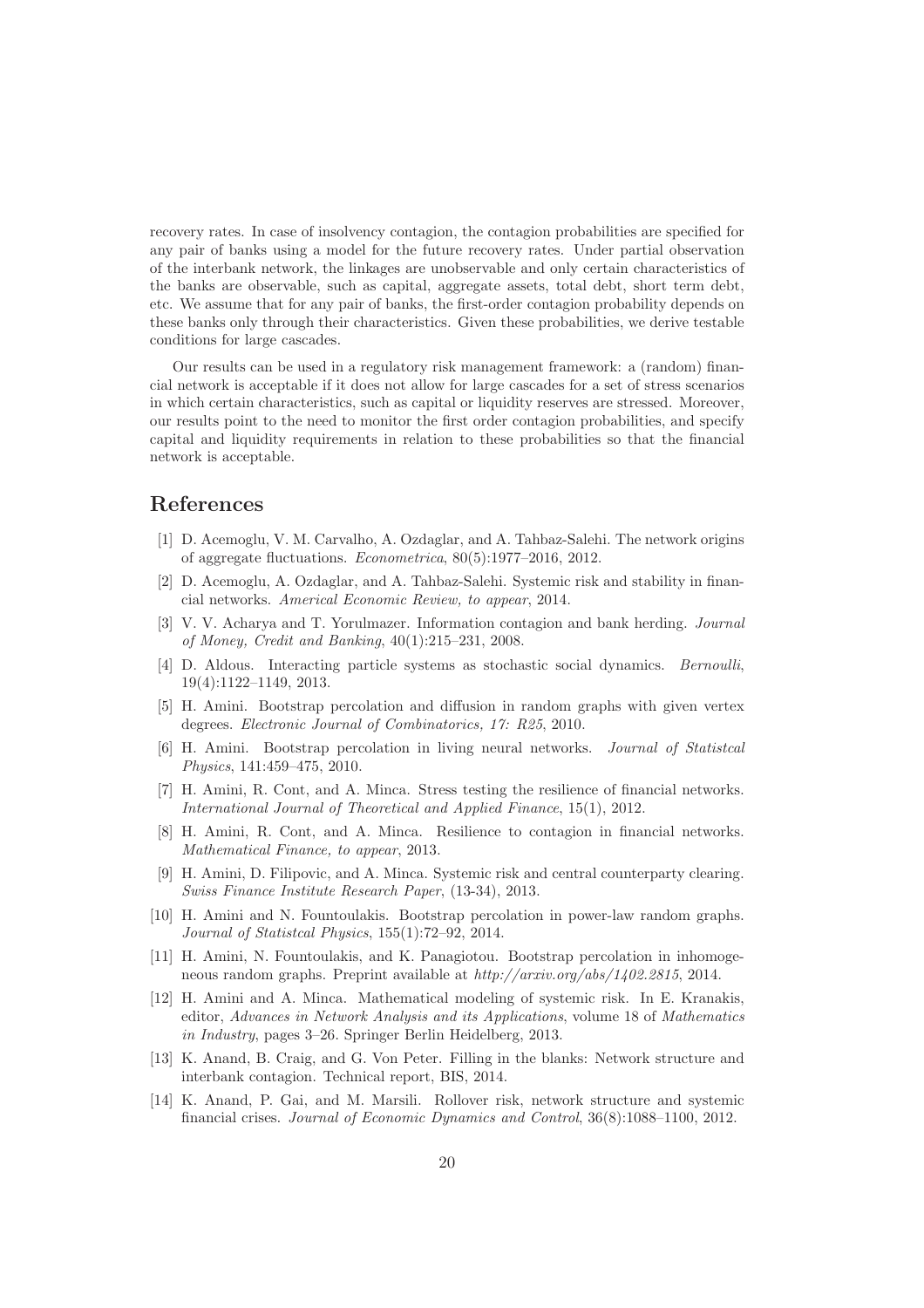- [15] K. B. Athreya and P. E. Ney. *Branching Processes*. Springer-Verlag, 1st edition, 1972.
- [16] A. Birch, Z. Liu, and T. Aste. A counterparty risk study of the UK banking system. *Working paper*, 2014.
- [17] M. Bloznelis, F. Gtze, and J. Jaworski. Birth of a strongly connected giant in an inhomogeneous random digraph. *Journal of Applied Probability*, 49(3):601–611, 09 2012.
- [18] L. Blume, D. Easley, J. Kleinberg, R. Kleinberg, and E. Tardos. Network formation in the presence of contagious risk. In *Proceedings of the 12th ACM conference on Electronic commerce*, pages 1–10. ACM, 2011.
- [19] L. Blume, D. Easley, J. Kleinberg, R. Kleinberg, and E. Tardos. Which networks are ´ least susceptible to cascading failures? In *Foundations of Computer Science (FOCS), 2011 IEEE 52nd Annual Symposium on*, pages 393–402. IEEE, 2011.
- [20] B. Bollob´as. *Random Graphs*. Cambridge studies in advanced mathematics. Cambridge University Press, 2nd edition, 2001.
- [21] B. Bollobás, S. Janson, and O. Riordan. The phase transition in inhomogeneous random graphs. *Random Structures & Algorithms*, 31(1):3–122, 2007.
- [22] M. Boss, H. Elsinger, M. Summer, and S. Thurner. Network topology of the interbank market. *Quantitative Finance*, 4(6):677–684, 2004.
- [23] A. Braverman and A. Minca. Networks of common asset holdings: Aggregation and measures of vulnerability. *Available at SSRN 2379669*, 2014.
- [24] T. Britton, M. Deijfen, and F. Liljeros. A weighted configuration model and inhomogeneous epidemics. *Journal of Statistical Physics*, 145(5):1368–1384, 2011.
- [25] F. Caccioli, M. Shrestha, C. Moore, and J. Doyne Farmer. Stability analysis of financial contagion due to overlapping portfolios. *Journal of Banking & Finance*, 2014.
- [26] F. R. Chung and L. Lu. *Complex graphs and networks*, volume 107. American mathematical society Providence, 2006.
- [27] R. Cont and A. Minca. Credit default swaps and systemic risk. *Available at SSRN 2487947*, 2014.
- [28] R. Cont, A. Moussa, and E. B. Santos. Network structure and systemic risk in banking systems. In J.-P. Fouque and J. Langsam, editors, *Handbook of systemic risk*. Cambridge University Press, 2012.
- [29] R. Cont and L. Wagalath. Running for the exit: distressed selling and endogenous correlation in financial markets. *Mathematical Finance*, 23(4):718–741, 2013.
- [30] B. Craig and G. Von Peter. Interbank tiering and money center banks. *Journal of Financial Intermediation*, 2014.
- [31] M. Draief, A. J. Ganesh, and L. Massoulié. Thresholds for virus spread on networks. *Annals of Applied Probability*, 18(2):359–378, 2008.
- [32] M. Draief and L. Massoulié. *Epidemics and rumours in complex networks*. Cambridge University Press, New York, NY, USA, 1st edition, 2010.
- [33] D. Duffie and H. Zhu. Does a central clearing counterparty reduce counterparty risk? *Review of Asset Pricing Studies*, 1(1):74–95, 2011.
- [34] R. Durrett. *Random graph dynamics*. Cambridge Series in Statistical and Probabilistic Mathematics. Cambridge University Press, Cambridge, 2007.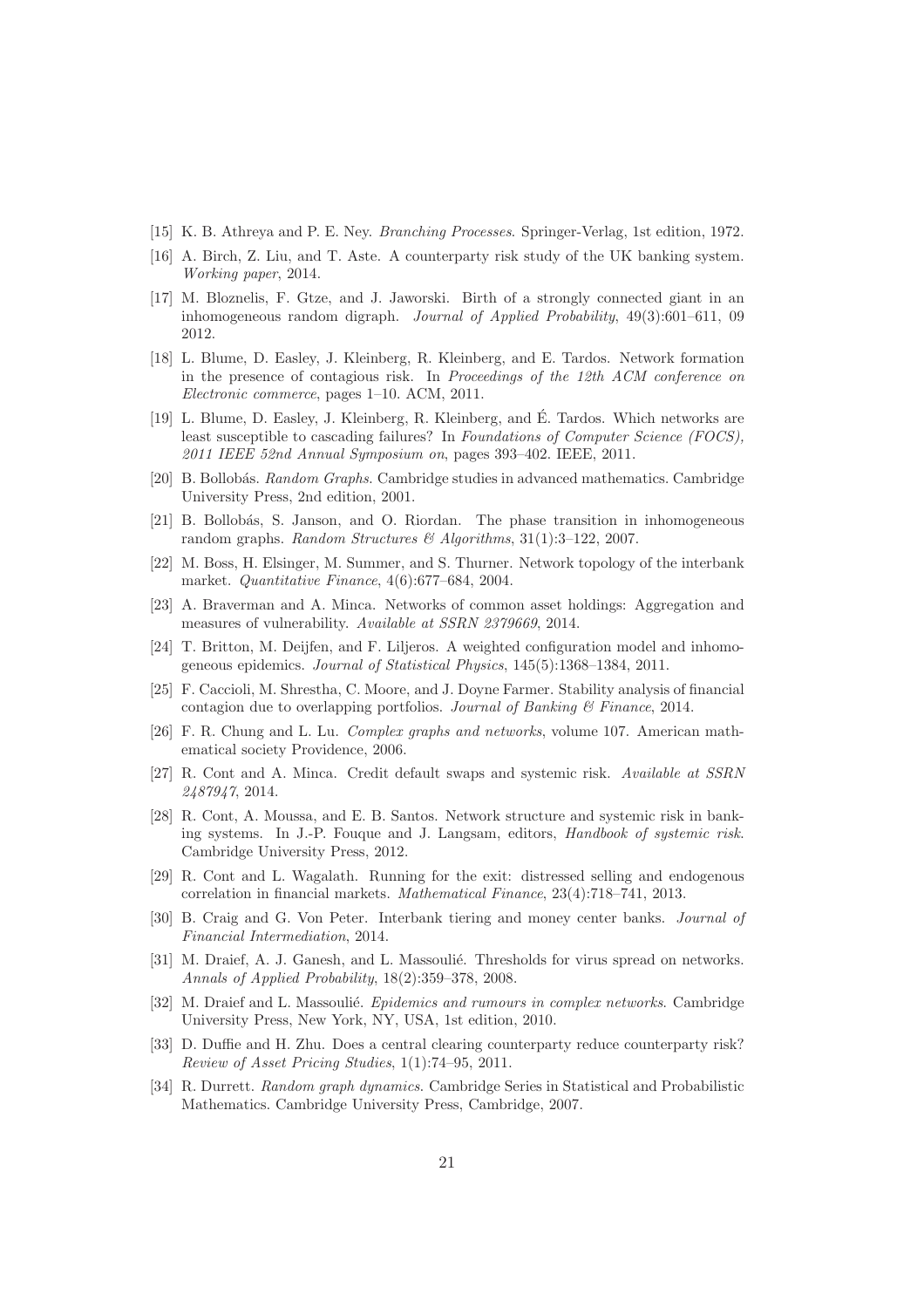- [35] L. Eisenberg and T. H. Noe. Systemic Risk in Financial Systems. *Management Science*, 47(2):236–249, 2001.
- [36] P. Gai and S. Kapadia. Contagion in Financial Networks. *Proceedings of the Royal Society A*, 466(2120):2401–2423, 2010.
- [37] P. Glasserman and H. P. Young. How likely is contagion in financial networks? *Journal of Banking and Finance, to appear*, 2013.
- [38] T. R. Hurd, D. Cellai, H. Cheng, S. Melnik, and Q. Shao. Illiquidity and insolvency: a double cascade model of financial crises. *Available at SSRN 2424877*, 2014.
- [39] S. Janson. On percolation in random graphs with given vertex degrees. *Electronic Journal of Probability*, 14:86–118, 2009.
- [40] S. Janson, T. Luczak, T. Turova, T. Vallier, et al. Bootstrap percolation on the random graph  $q_{-}\{n, p\}$ . *The Annals of Applied Probability*, 22(5):1989–2047, 2012.
- [41] M. Lelarge. Diffusion and cascading behavior in random networks. *Games and Economic Behavior*, 75(2):752–775, 2012.
- [42] S. Morris and H. S. Shin. Illiquidity component of credit risk. *Working paper*, 2009.
- [43] J. Muller. Interbank credit lines as a channel of contagion. *Journal of Financial Services Research*, 29(1):37–60, 2006.
- [44] M. E. J. Newman, S. H. Strogatz, and D. J. Watts. Random graphs with arbitrary degree distributions and their applications. *Physical Review E*, 64:026118, 2001.
- [45] L. Rogers and L. A. Veraart. Failure and rescue in an interbank network. *Management Science*, 59(4):882–898, 2013.
- [46] N. Schwartz, R. Cohen, D. ben Avraham, A.-L. Barabási, and S. Havlin. Percolation in directed scale-free networks. *Physical Review E*, 66(1):015104, Jul 2002.
- [47] B. S¨oderberg. General formalism for inhomogeneous random graphs. *Physical Review E*, 66:066121, 2002.
- [48] R. van der Hofstad. *Random Graphs and Complex Networks*. 2014. Book in preparation, http://www.win.tue.nl/ rhofstad/NotesRGCN.pdf.
- [49] D. J. Watts. A simple model of global cascades on random networks. *Proceedings of the National Academy of Sciences of the USA*, 99(9):5766–5771, 2002.
- [50] J. Yellen. Interconnectedness and systemic risk: Lessons from the financial crisis and policy implications. *Board of Governors of the Federal Reserve System at the AEA/AFA Joint Luncheon San Diego, California*, 2013.

# A Proofs

This appendix contains the proofs of all lemmas, propositions and theorems in the main text.

#### Proof of Lemma 3

Consider the following iterative specification of the cascade. We begin by defining the set function  $\Phi$  on  $\mathcal{P}([n]),$ 

$$
\Phi(A) := \left\{ i \in [n] \mid C_i < \sum_{j \in A} (1 - R_{ji}) L_{ji} \right\}, \forall A \in \mathcal{P}([n]).
$$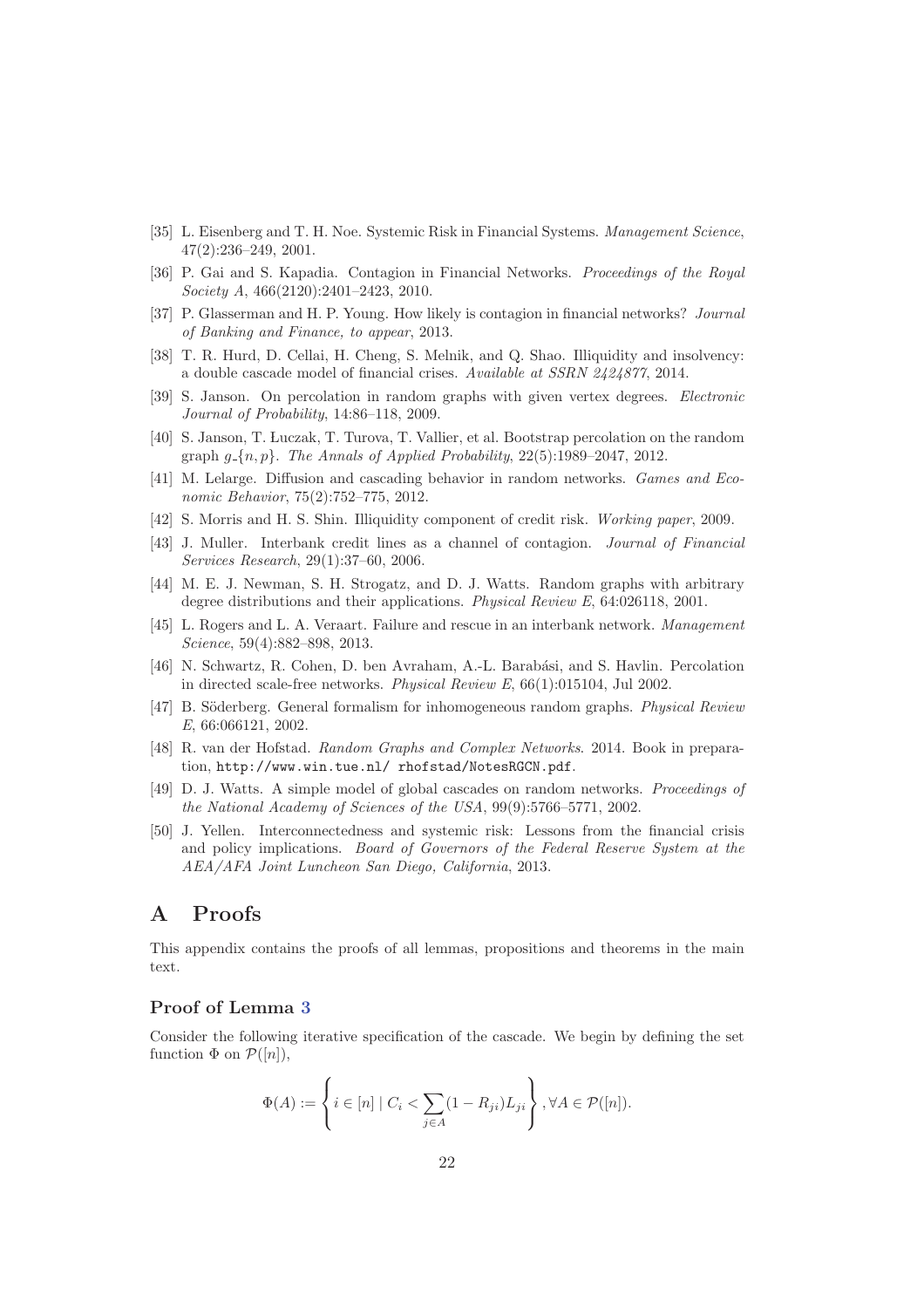We have

$$
A \subseteq B \implies \Phi(A) \subseteq \Phi(B), \tag{22}
$$

and the fixed point equation (3) writes

$$
\mathcal{D}^* = \Phi(\mathcal{D}^*).
$$

We now let the increasing sequence of default sets:  $\mathcal{D}_0 := \mathcal{D}_0$ , and for  $k = 1, \ldots, n$ ,  $\underline{\mathcal{D}}_k := \Phi(\underline{\mathcal{D}}_{k-1}).$  We have that  $\underline{\mathcal{D}}_{k-1} \subseteq \underline{\mathcal{D}}_k$ . Let  $k^* := \min\{k = 1, \ldots, n \mid \underline{\mathcal{D}}_{k-1} = \underline{\mathcal{D}}_k\}.$ Since for  $k < k^*$ ,  $|\mathcal{D}_k \setminus \mathcal{D}_{k-1}| \geq 1$ , it follows that  $k^* \leq n$ . Moreover,  $\mathcal{D}^* := \mathcal{D}_{k^*}$  satisfies the fixed point equation (3). In particular, since  $k^* \leq n$ , it is guaranteed that  $\underline{\mathcal{D}}_{k^*} = \underline{\mathcal{D}}_{n-1}$ . Similarly, we let the decreasing sequence of default sets:  $\mathcal{D}_0 := [n]$ , and for  $k = 1, \ldots, n$ ,  $\mathcal{D}_k := \Phi(\mathcal{D}_{k-1}).$  We have that  $\underline{\mathcal{D}}_k \subseteq \underline{\mathcal{D}}_{k-1}.$  Let  $l^* := \min\{k = 1, \ldots, n \mid \underline{\mathcal{D}}_{k-1} = \underline{\mathcal{D}}_k\}.$ Since for  $k < l^*$ ,  $|\underline{\mathcal{D}}_{k-1} \setminus \underline{\mathcal{D}}_k| \geq 1$ , it follows that  $l^* \leq n$ . Moreover,  $\overline{\mathcal{D}}^* := \overline{\mathcal{D}}_{l^*}$  satisfies the fixed point equation (3) and  $\mathcal{D}_{l^*} = \mathcal{D}_{n-1}$ .

It now remains to show that any fixed point of (3) is such that  $\underline{\mathcal{D}}^* \subseteq \overline{\mathcal{D}}^*$ . We clearly have that

$$
\underline{\mathcal{D}}_0 = \mathcal{D}_0 \subseteq \mathcal{D}^* \subseteq [n] = \overline{\mathcal{D}}_0
$$

Using the monotonicity property (22), we obtain by forward induction that

$$
\underline{\mathcal{D}}_k \subseteq \mathcal{D}^* \subseteq \overline{\mathcal{D}}_k, \ \forall k = 1, \ldots, n-1,
$$

which concludes the proof.

#### Proof of Proposition 5

Let  $p_i = \mathbb{P}(i \in \mathcal{C}_1)$ . Hence,  $p_i = 1$  if  $i \in \mathcal{D}_0$  and otherwise  $p_i \leq \sum_j \beta_{ji} p_j$ , which writes for all  $i = 1, 2, ..., n$  as

$$
p_i \le \mathbb{1}(i \in \mathcal{D}_0) + \sum_j \beta_{ji} p_j. \tag{23}
$$

We thus obtain

$$
\sum_{i} p_i \leq \sum_{i} 1(i \in \mathcal{D}_0) + \sum_{i} \sum_{j} \beta_{ji} p_j
$$

$$
= |\mathcal{D}_0| + \sum_{j} \left( \sum_{i} \beta_{ji} \right) p_j
$$

$$
\leq |\mathcal{D}_0| + \beta_{\max}^+ \sum_{j} p_j.
$$

We conclude  $\mathbb{E}\left[|\mathcal{C}_1|\right] = \sum_i p_i \leq \frac{1}{1-\beta_i}$  $\frac{1}{1-\beta_{\max}^+}|\mathcal{D}_0|$ . The second statement follows using the Markov inequality. Namely, for any  $\omega(n) \to \infty$  as  $n \to \infty$  we have  $\mathbb{P}(|\mathcal{C}_1| > \omega(n)|\mathcal{D}_0|) \to 0$  by the Markov inequality.

### Proof of Proposition 7

Recall that from (23) we have

$$
p_i \leq \mathbb{1}(i \in \mathcal{D}_0) + \sum_j \beta_{ji} p_j.
$$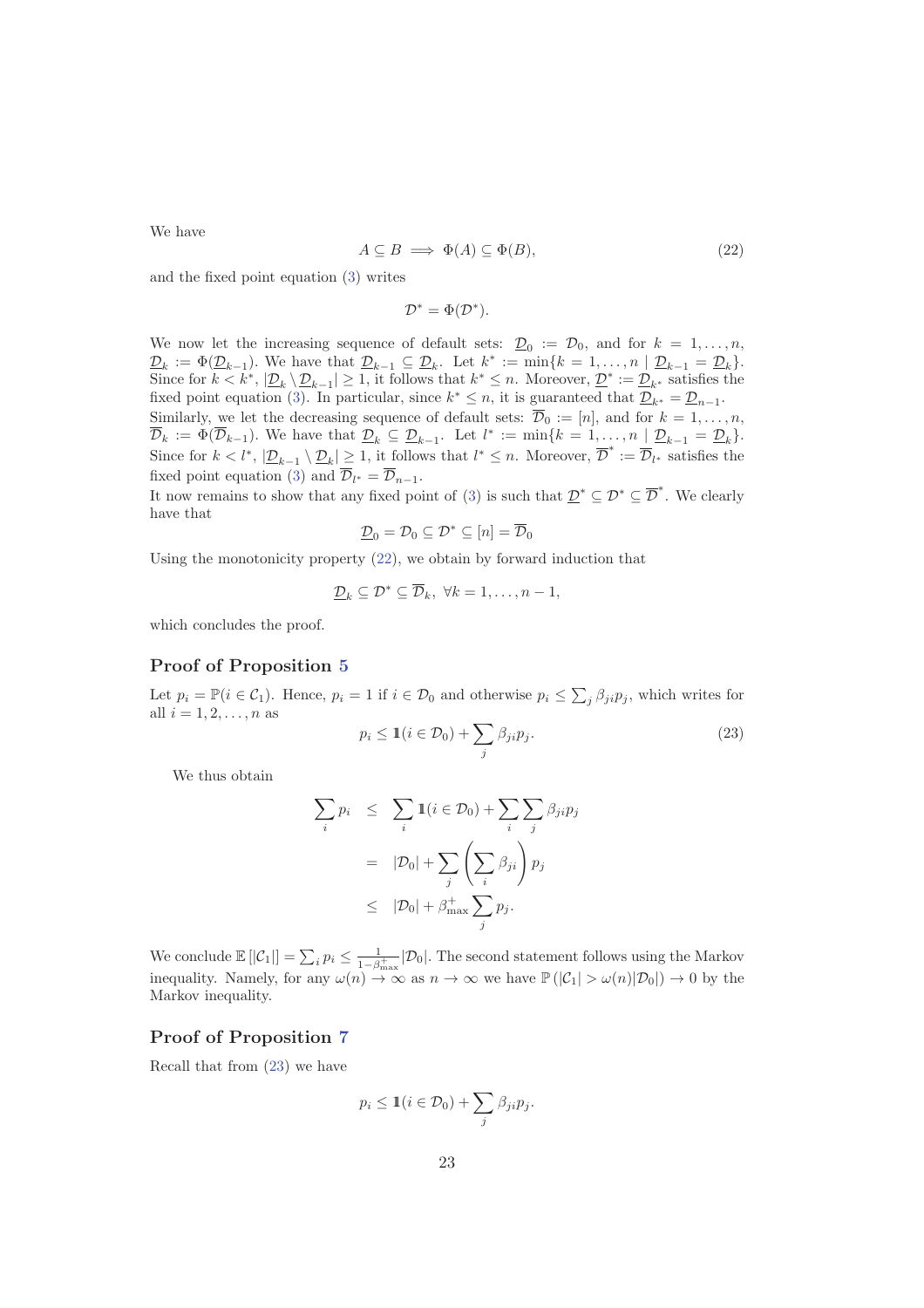Let  $\mathbf{p} = [p_1, p_2, \dots, p_n]$  denote the vector with components  $p_i, \mathbf{1}$  be the vector with all components equal to 1 and  $1_{\mathcal{D}_0}$  be the vector with component 1 for  $i \in \mathcal{D}_0$  and 0 for  $i \notin \mathcal{D}_0$ . By Equation  $(23)$ , we have

$$
\mathbf{p} \leq \mathbf{1}_{\mathcal{D}_0} + B\mathbf{p}.
$$

Denoting by  $|| \cdot ||$  the Euclidean norm, we have

$$
||\mathbf{p}|| \le ||\mathbf{1}_{\mathcal{D}_0} + B\mathbf{p}|| \le ||\mathbf{1}_{\mathcal{D}_0}|| + ||B\mathbf{p}|| \le \sqrt{|\mathcal{D}_0|} + \lambda_{\max}(B)||\mathbf{p}||.
$$

We thus have for  $\lambda_{\max}(B) < 1$  that  $||\mathbf{p}|| \le$  $\frac{\sqrt{|\mathcal{D}_0|}}{1-\lambda_{\max}(B)}$  . Furthermore by the Cauchy-Schwarz inequality,

$$
\mathbb{E} [|\mathcal{C}_1|] = \sum_{i \in [n]} p_i = ||\mathbf{1}^T \mathbf{p}|| \le ||\mathbf{1}^T|| \, ||\mathbf{p}|| = \sqrt{n} ||\mathbf{p}||.
$$

We conclude (if  $\lambda_{\text{max}}(B) < 1$ )

$$
\mathbb{E}\left[|\mathcal{C}_1|\right] \le \frac{1}{1 - \lambda_{\max}(B)} \sqrt{n|\mathcal{D}_0|},
$$

and the second statement follows using the Markov inequality.

#### Proof of Proposition 9

Starting the contagion from  $\mathcal{D}_0$ , the expectation of the number of nodes that defaults at first step is at most  $|\eta(k) \max(k, |\mathcal{D}_0|)$ , while in the second step is at most  $|\eta(k)^2 \max(k, |\mathcal{D}_0|)|$ and so on. We thus have

$$
\mathbb{E} [|\mathcal{C}_1|] \leq |\mathcal{D}_0| + \eta(k) \max(k, |\mathcal{D}_0|) + \eta(k)^2 \max(k, |\mathcal{D}_0|) + \dots,
$$

and so when  $\eta(k) < 1$ , we obtain  $\mathbb{E} [|\mathcal{C}_1|] \leq \frac{1}{1-\eta(k)} \max(k, |\mathcal{D}_0|)$ . Again, the second statement follows using Markov inequality.

### Proofs of Theorems 11, 15

It is discussed in [17] how to adapt the arguments in [21] to the case of directed inhomogeneous random graphs for the supercritical case when  $||T^+_{\hat{\beta}}|| > 1$  (note that  $||T^+_{\hat{\beta}}|| = \lambda_{\max}(\bar{B})$ in the finite-type case). We now give a proof for the subcritical case, i.e.,  $||T_{\hat{\beta}}^{+}|| < 1$ , by adapting the arguments of [21] to the case of directed inhomogeneous random graphs.

We first consider the case when the set of types is finite. The result will follow by comparing the neighborhood of a vertex in the graph to a subcritical branching process; see Remark 12. Recall that we have  $n_i$  banks of type  $s_i$  and  $n_i/n \to \mu_i$  as  $n \to \infty$ . Let  $\mathcal{C}(i)$ denote the set of banks that can be reached from bank i through contagious links. Then  $j \in \mathcal{C}(i)$  if and only if there is a directed path from i to j by contagious links. We say that bank i is *systemically important* if and only if the component  $C(i)$  has at least  $K \log n$ banks, where K is a large constant to be chosen below. We let  $A$  be the set of systemically important banks, i.e.,

$$
\mathcal{A} := \{ i \in [n] \mid |\mathcal{C}(i)| \geq K \log n \}.
$$

Starting from  $v \in \mathcal{D}_0$  with type  $s_i$  and for any  $\epsilon > 0$ , we can upper bound the neighborhood of v by the Galton-Watson process  $\mathcal{X}_i^+(1+\epsilon)$  which starts at a particle of type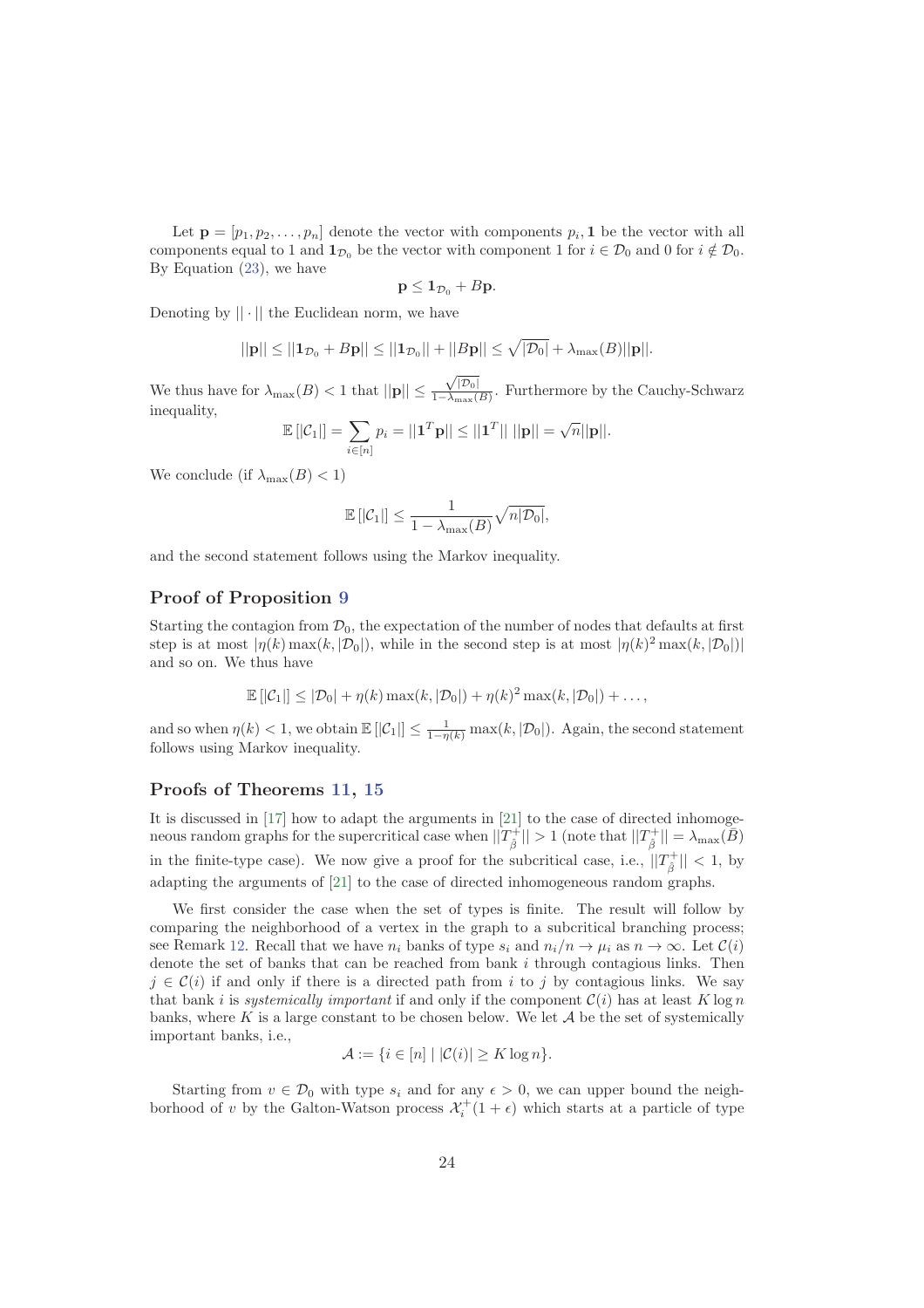$s_i$  and such that the number of children of type  $s_k \in \mathcal{S}$  of a particle of type  $s_j \in \mathcal{S}$  has a Poisson distribution with mean  $(1 + \epsilon)\overline{b}_{jk} = (1 + \epsilon)\mu_k \hat{\beta}(s_j, s_k)$ , for all  $1 \leq j, k \leq r$ .

For  $\epsilon$  small enough the branching process  $\mathcal{X}_i^+(1+\epsilon)$  is subcritical. Consider the generating function of  $|(1+\epsilon)\mathcal{X}_i^+|$  which is given for any  $z > 0$  by  $G_i(z) = \mathbb{E}[z^{|\mathcal{X}_i^+(1+\epsilon)|}]$ . Using the independence of the Poisson numbers of particles of each type in the first generation and the fact that the generating function of Poisson distribution with mean  $\lambda$  is  $\exp(\lambda(z-1))$ we have

$$
G(z)=z\exp\left(\bar{B}(G(z)-{\bf 1})\right),
$$

where  $G(z) = [G_1(z), \ldots, G_r(z)]'$ . In the subcritical case when  $\lambda_{\max \bar{B}} < 1$ , it is known (by the implicit function theorem) that this generating function has a finite solution for  $z$  in a neighborhood of 1 and it follows that  $G_i(z) < \infty$  for all  $i = 1, 2, \ldots, r$  when  $z < 1 + \epsilon$ . Moreover, there exists  $\delta > 0$  such that

$$
\mathbb{P}\left(|\mathcal{X}_i^+(1+\epsilon)|\geq k\right)\leq e^{-\delta k}.
$$

Choosing  $K = 2/\delta$ , we conclude that  $\mathbb{P}(v \in \mathcal{A}) \leq n^{-2}$  for all  $v \in [n]$ . By union bound over all banks, we have w.h.p.  $|\mathcal{A}| = 0$  and thus  $|\mathcal{C}_1|/|\mathcal{D}_0| = O_p(\log n)$ .

For the general case, it suffices to bound  $\hat{\beta} = \hat{\beta}^{(n)}$  for large n from the above by a subcritical finite-type kernel  $\hat{\beta}'$  and the result follows similarly as above; see [21].

### Proof of Corollary 21

Let  $\pi_{\epsilon}^{*}$  be the smallest fixed point of I in [0, 1], when a fraction  $\epsilon$  of all nodes represent fundamental defaults, i.e., this is the smallest solution in [0, 1] to the fixed point equation

$$
\pi = I_{\epsilon}(\pi) := \epsilon + \sum_{j,k} \sum_{\theta \ge 1} \frac{k\mu(j,k)}{\lambda} p(j,k,\theta) \mathbb{P}(\text{Bin}(j,\pi) \ge \theta),
$$

and let  $\hat{\pi} > 0$  be the smallest positive solution of

$$
\pi = I_0(\pi) := \sum_{j,k} \sum_{\theta \ge 1} \frac{k \mu(j,k)}{\lambda} p(j,k,\theta) \mathbb{P}(\text{Bin}(j,\pi) \ge \theta).
$$

We first show that such a solution exists in  $(0, 1)$ . Note that  $I_0(0) = 0$ ,  $I_0(1) \leq 1$  and  $I_0$ is an increasing function of  $\pi$ . Then in order to prove the existence of such a positive  $\hat{\pi}$  it suffices to show that  $I'(\pi) > 1$  for  $\pi$  close to zero.

**Claim 24.** *Assume that for some*  $\Theta \in \mathbb{N}, \gamma \in \mathbb{R}^+$  *and*  $\beta \in (2, 3)$ *:* 

$$
\sum_{k} \sum_{\theta=1}^{\Theta} k \mu(j,k) p(j,k,\theta) \ge \gamma j^{-\beta+1}
$$

*for all*  $j \in \mathbb{N}$ *. Then there exists*  $\pi_0 \in (0, 1)$  *such that we have*  $I'_0(\pi) > 1$  *for all*  $\pi \in (0, \pi_0]$ *. Proof.* We have for  $\pi \in (0,1)$  and  $\Delta \in \mathbb{N}$ 

$$
I'_0(\pi) = \sum_{j,k} \sum_{\theta \ge 1} \frac{jk\mu(j,k)}{\lambda} p(j,k,\theta) \mathbb{P}(\text{Bin}(j-1,\pi) = \theta - 1)
$$
  
 
$$
\ge \frac{1}{\lambda} \sum_{j=\Delta+1}^{2\Delta} \sum_{k} \sum_{\theta=1}^{Q} jk\mu(j,k) p(j,k,\theta) \mathbb{P}(\text{Bin}(j-1,\pi) = \theta - 1).
$$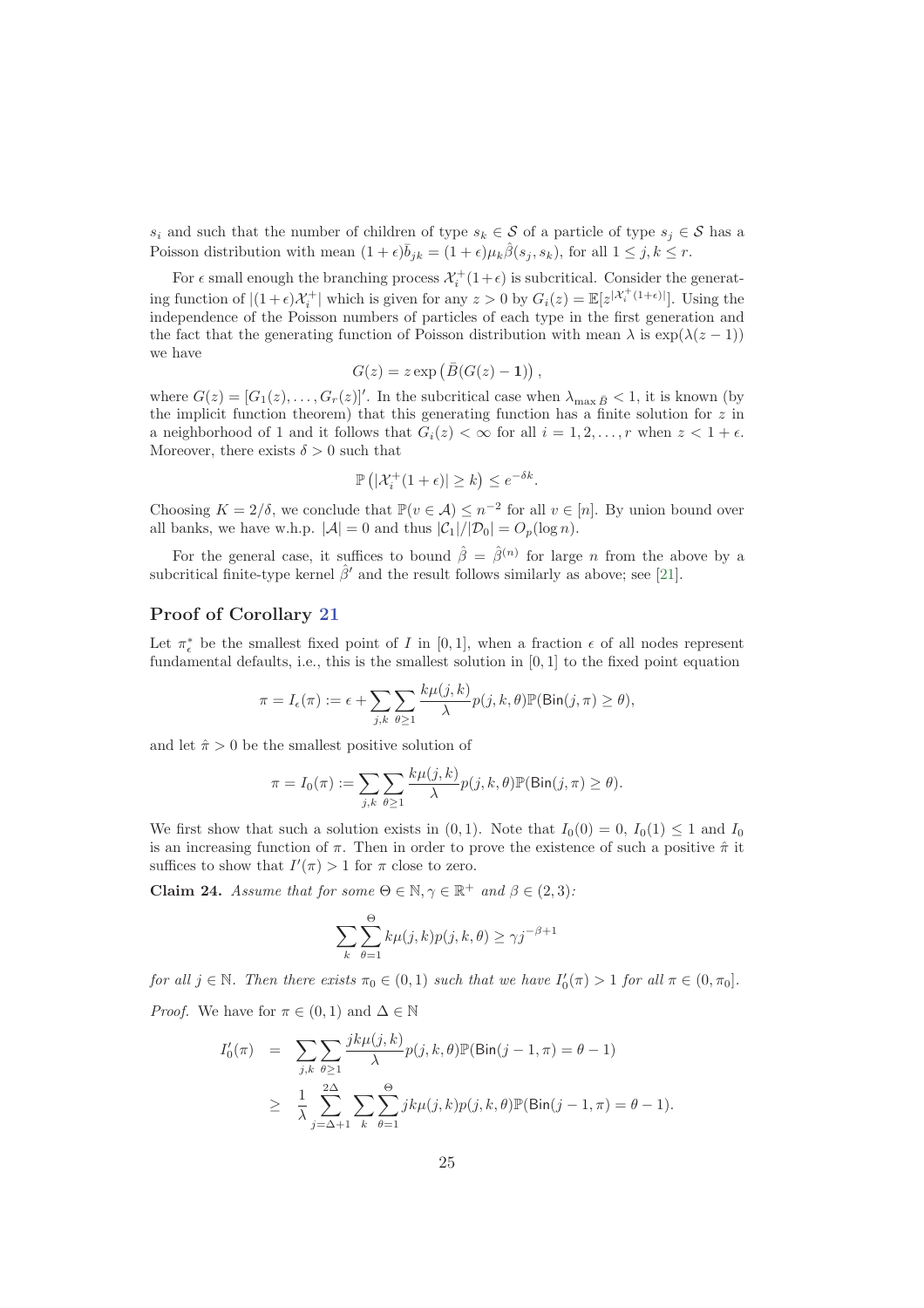We now set  $\pi_0 = \frac{1}{\Delta}$  so that we have for  $\pi \leq \pi_0$  and  $\Delta$  large enough

$$
I'_{0}(\pi) \geq \frac{1}{\lambda} \sum_{j=\Delta+1}^{2\Delta} \sum_{k} \sum_{\theta=1}^{\Theta} j k \mu(j,k) p(j,k,\theta) e^{-(j-1)\pi} \frac{((j-1)\pi)^{\theta-1}}{(\theta-1)!}
$$
  
\n
$$
\geq \frac{e^{-2}}{\lambda(\Theta-1)!} \sum_{j=\Delta+1}^{2\Delta} j \sum_{k} \sum_{\theta=1}^{\Theta} k \mu(j,k) p(j,k,\theta)
$$
  
\n
$$
\geq \frac{\gamma e^{-2}}{\lambda(\Theta-1)!} \sum_{j=\Delta+1}^{2\Delta} j^{-\beta+2}
$$
  
\n
$$
> \frac{\gamma e^{-2}}{\lambda(\Theta-1)!} \Delta^{-\beta+3}.
$$

Hence by choosing  $\Delta$  large enough, e.g.,

$$
\Delta \ge \left(\frac{\gamma e^{-2}}{\lambda(\Theta - 1)!}\right)^{\frac{1}{3-\beta}},
$$

 $\Box$ and setting  $\pi_0 = 1/\Delta$  we have  $I'_0(\pi) > 1$  for all  $\pi \leq \pi_0$  and the claim thus follows.

Since  $I_{\epsilon}$  is continuous we have  $\lim_{\epsilon \to 0^+} \pi_{\epsilon}^* = \hat{\pi}$ . The corollary now follows by Theorem 18.

#### Proof of Theorem 22

We adapt the arguments in [10] to consider the default cascade in directed power-law random graphs. Assume that  $(\bar{d}_{in}(i))_{i\in[n]}$  follows a power law distribution with parameter  $\beta \in (2,3)$ , i.e., there are  $0 < \gamma_1 < \gamma_2$ ,  $x_0 > 0$  and  $0 < \zeta \leq \frac{1}{\beta - 1}$  such that for all  $x_0 \leq x \leq n^{\zeta}$ 

$$
\gamma_1 x^{-\beta+1} \le 1 - F_{\text{in}}^{(n)}(x) \le \gamma_2 x^{-\beta+1},
$$

and  $F_{\text{in}}^{(n)}(x) = 0$  for  $x < x_0$ , but  $F_{\text{in}}^{(n)}(x) = 1$  for  $x > n^{\zeta}$ .

Note that  $\mathcal{D}_0 \subseteq \mathcal{C}_1$  and, since there is not any contagious link from the banks in  $\mathcal{C}_1$ to the banks outside of  $C_1$ , the first default outside  $C_1$  happens for a bank  $i \in [n]/C_1$ if at least two of the debtors of j are inside  $C_1$ . We will show in the following that if  $\sum_{i \in \mathcal{C}_1} \bar{d}_{\text{out}}(i) \ll d_c(n) := n^{\frac{1-\zeta(3-\beta)}{2}}$  then w.h.p. there are no bank outside  $\mathcal{C}_1$  that has at least 2 debtors in  $C_1$  and therefore the default cascade process does not actually evolve outside  $C_1$ .

For every bank  $j \in [n]/\mathcal{C}_1$ , we define an indicator random variable  $X_j$  which is 1 when bank j has at least 2 debtors in  $C_1$  and we let  $X = \sum_{j \in [n]}/c_1 X_j$ . We show in the following that  $\mathbb{E}X = o(1)$ , thus implying that w.h.p.  $X = 0$ .

For  $j \in [n]/\mathcal{C}_1$  let  $p_j = \mathbb{E}X_j = \mathbb{P}(X_j = 1)$ , so that we have

$$
p_j = \mathbb{P}\left(\sum_{i \in \mathcal{C}_1} E_{ij} \ge 2\right),\,
$$

where  $E_{ij}$  is the indicator random variable that is equal to 1 precisely when  $L_{ij} > 0$ . Hence, the random variable  $E_{ij}$  is Bernoulli distributed with expected value equal to  $\frac{\bar{d}_{\text{out}}(i)\bar{d}_{\text{in}}(j)}{W_n}$ .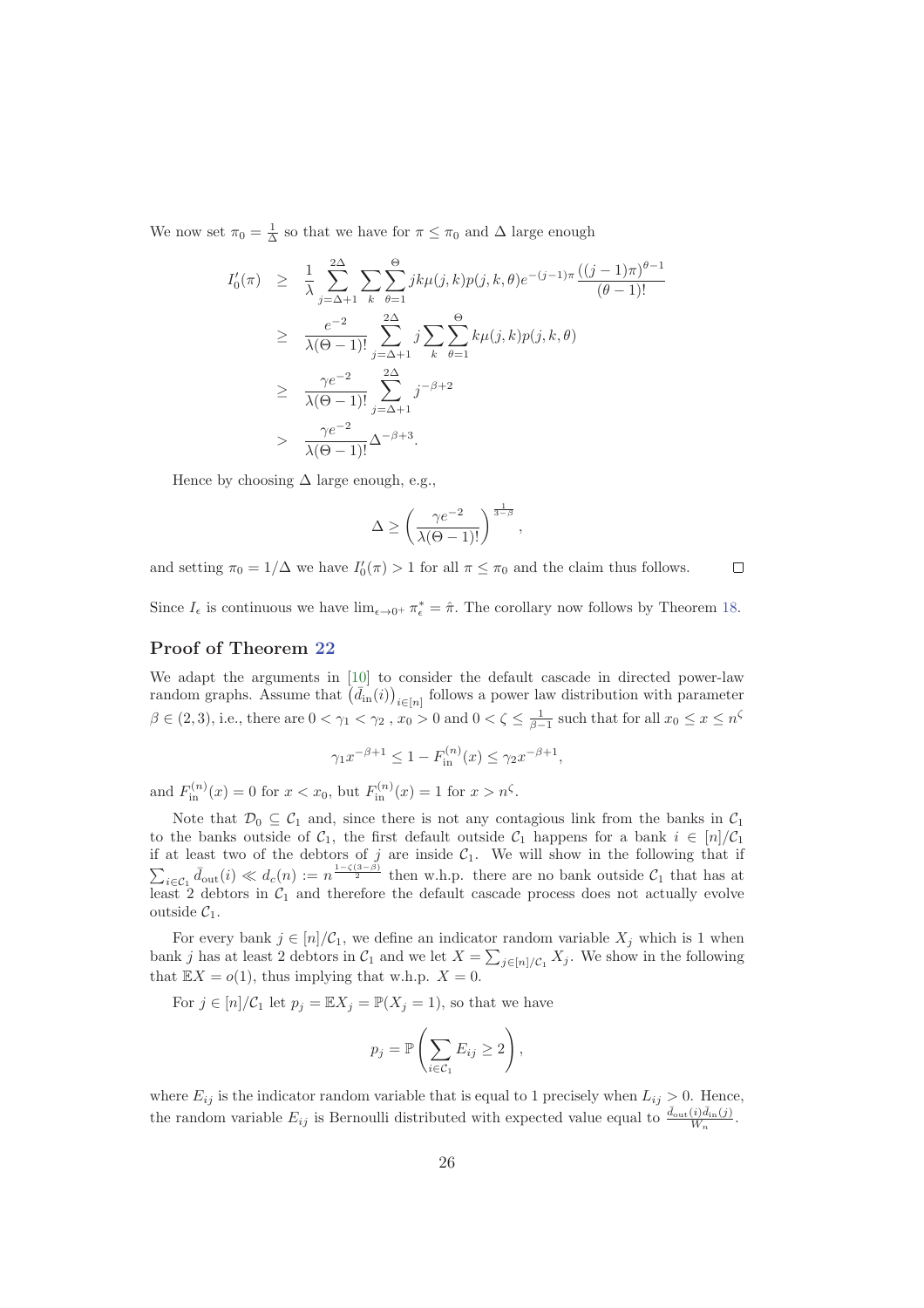We now use a Chernoff-bound-like technique to bound this probability. We have for all  $\theta > 0$  and  $j \in [n]/\mathcal{C}_1$ :

$$
\mathbb{P}\left(\sum_{i\in\mathcal{C}_{1}}E_{ij}\geq 2\right) = \mathbb{P}\left(\exp(\theta\sum_{i\in\mathcal{C}_{1}}E_{ij})\geq e^{2\theta}\right)
$$
\n
$$
\leq \frac{\mathbb{E}\left[\exp(\theta\sum_{i\in\mathcal{C}_{1}}E_{ij})\right]}{e^{2\theta}} = \frac{\prod_{i\in\mathcal{C}_{1}}\mathbb{E}[\exp(\theta E_{ij})]}{e^{2\theta}}
$$
\n
$$
= \frac{\prod_{i\in\mathcal{C}_{1}}\left(e^{\theta\frac{\bar{d}_{\text{out}}(i)\bar{d}_{\text{in}}(j)}{W_{n}}+1-\frac{\bar{d}_{\text{out}}(i)\bar{d}_{\text{in}}(j)}{W_{n}}\right)}{e^{2\theta}}
$$
\n
$$
\leq \frac{\prod_{i\in\mathcal{C}_{1}}\exp\left((e^{\theta}-1)\frac{\bar{d}_{\text{out}}(i)\bar{d}_{\text{in}}(j)}{W_{n}}\right)}{e^{2\theta}}
$$
\n
$$
= \frac{\exp\left((e^{\theta}-1)\frac{\bar{d}_{\text{in}}(j)\sum_{i\in\mathcal{C}_{1}}\bar{d}_{\text{out}}(i)}{W_{n}}\right)}{e^{2\theta}}
$$
\n
$$
\ll \exp\left((e^{\theta}-1)\frac{\bar{d}_{\text{in}}(j)d_{c}(n)}{\lambda n}-2\theta\right).
$$

The exponent in the last expression is minimized when  $\theta$  is such that  $e^{\theta} = \frac{2\lambda n}{d_{\text{in}}(j)d_c(n)}$ . Hence we obtain

$$
p_j = \mathbb{P}\left(\sum_{i \in C_1} E_{ij} \ge 2\right) \le \exp\left(e^{\theta} \frac{\bar{d}_{\text{in}}(j)d_c(n)}{\lambda n}\right) e^{-2\theta}
$$

$$
= \left(\frac{e\bar{d}_{\text{in}}(j)d_c(n)}{\lambda n}\right)^2.
$$

Thus we have

$$
\mathbb{E}X \le \sum_{j \in [n]} p_j \ll \left(\frac{ed_c(n)}{\lambda n}\right)^2 \sum_{j \in [n]} \bar{d}_{\text{in}}(j)^2. \tag{24}
$$

We now need to give an estimate on  $\sum_{j \in [n]} \bar{d}_{in}(j)^2$ .

**Claim 25.** *For all integers*  $r \geq 2$  *and for*  $\beta \in (2,3)$  *we have* 

$$
\sum_{j\in[n]} \bar{d}_{\rm in}(j)^2 = \Theta\left(n^{1+\zeta(3-\beta)}\right).
$$

*Proof.* By definition, since  $\bar{d}_{\text{in}}$  is power-law distributed, there exists a positive real  $x_0$  such that for every  $x_0 \leq s \leq n^{\zeta}$  we have

$$
\gamma_1 s^{-\beta+1} \le 1 - F_{\text{in}}^{(n)}(s) \le \gamma_2 s^{-\beta+1},\tag{25}
$$

whereas for  $s < x_0$  we have  $F_{\text{in}}^{(n)}(s) = 0$  and for  $s > n^{\zeta}$  we have  $F_{\text{in}}^{(n)}(s) = 1$ . We define the function  $h_n$  on [0, 1] as follows. For  $0 \le x \le 1 - F_{\text{in}}^{(n)}(n^{\zeta})$  we set  $h_n(x) = n^{\zeta}$  and for